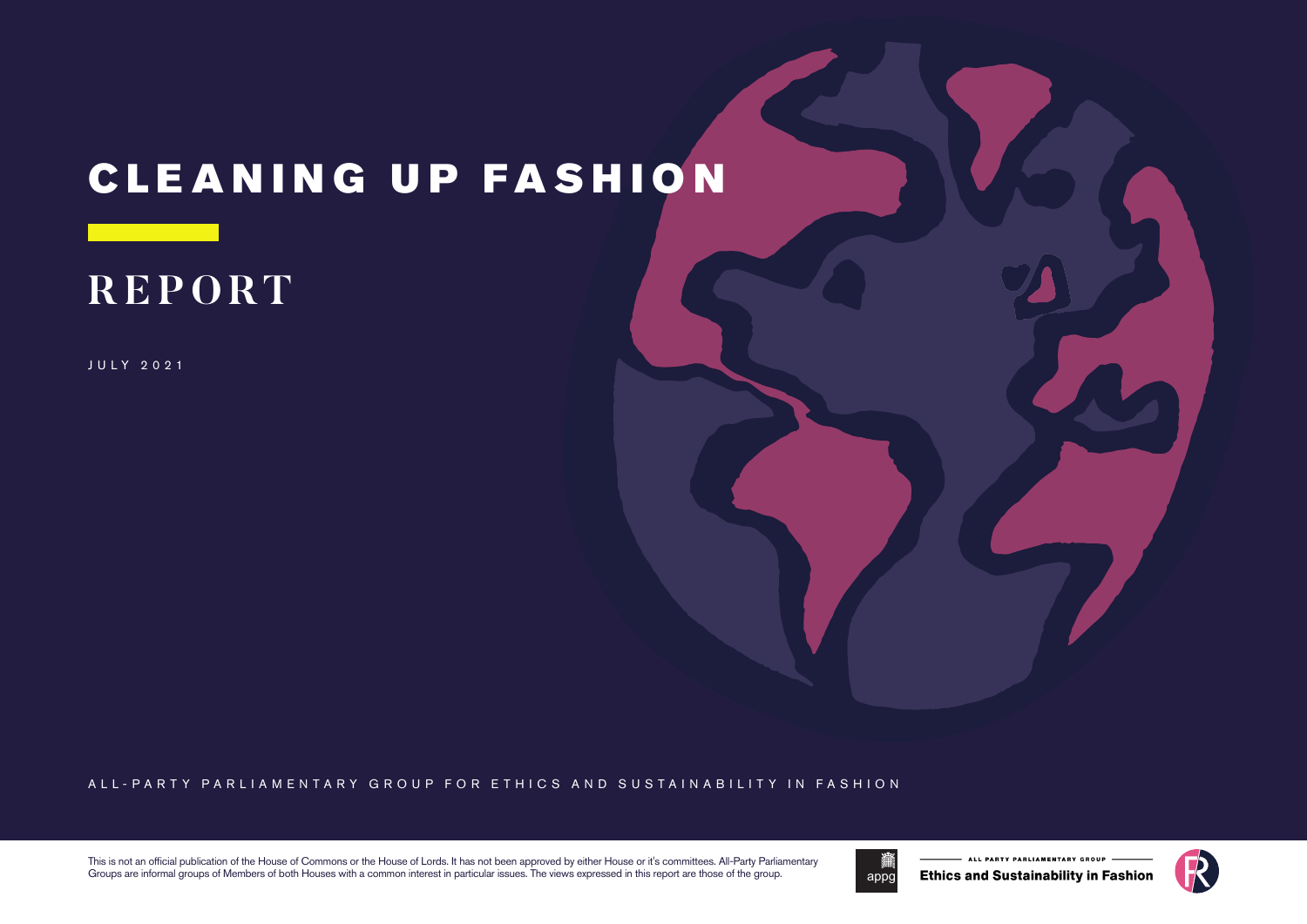# TABLE OF CONTENTS

PART 1

**4.** TABLE OF CONTENTS

**5.** FOREWORD

**7.** EXECUTIVE SUMMARY

**9**. RECOMMENDATIONS

PART 2

**11.** CONTEXT SETTING

**13.** SURVEY FINDINGS

**15.**<br>COLLECTIVE ACTION FOR NET ZERO EMISSIONS

**17.** SUPPORT FOR SUSTAINABLE BUSINESS AND WASTE ELIMINATION

21. **EXPEDITE MODERN SLAVERY** ACT CHANGES AND INTRODUCE A GARMENT ADJUDICATOR

27. UYGHUR CRISIS EVIDENCE SESSIONS

**31.** INCREASE IN BUSINESS RESPONSIBILITY FOR APPAREL SUPPLY CHAINS

**37.** SUPPORTING UK MANUFACTURING AND SKILLS DEVELOPMENT

**39.** ONSHORING AND THE LEVELLING UP AGENDA

**43.**<br>MEASURES OF SUCCESS FOR A JUST TR ANSITION AND WELLBEING ECONOMY

**45.**<br>CONCLUSIONS

PART 3

**47.** ACKNOWLEDGEMENTS

**49.** REFERENCES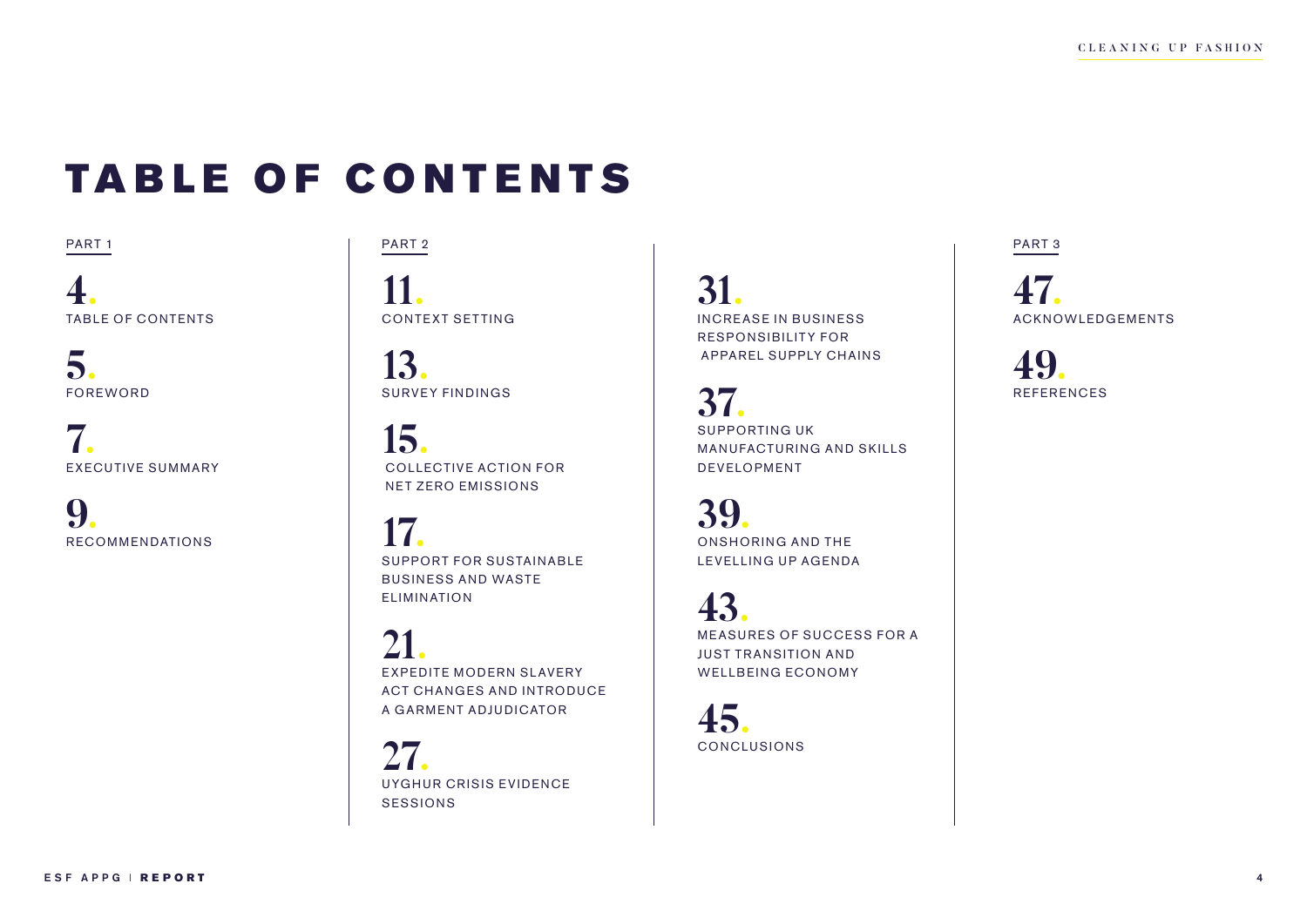### FOREWORD

We are pleased to present the All-Party Parliamentary Group (APPG) for Ethics and Sustainability in Fashion's Cleaning Up Fashion report. This was made possible thanks to the helpful contributions of a range of industry stakeholders: from manufacturers, CSO representatives, small and larger brand and business owners and academics through research and evidence sessions, alongside over 110 respondents to our Cleaning Up Fashion survey.

We are incredibly grateful for everyone's input, which has allowed us to understand both global and local experiences in the industry, the effects of the pandemic, and the sustainable solutions which we believe would support the government's levelling up agenda, the Green Action Plan and commitment to net zero, with stronger legislation to address worker exploitation and environmental impacts across supply chains.

In light of the global pandemic and the evidence we have heard: from non-payment of Bangladeshi factory workers, the Uyghur crisis with its implications on cotton manufacture and closer to home the Leicester scandal with its impacts on our fast fashion sector, this report outlines the escalating concerns and issues impacting the supply chain. The report also highlights the unsustainable consequences of the overproduction of garments and outlines the opportunities for a just transition towards a future wellbeing economy. This would support businesses to be more sustainable, workers to be paid fairly for their labour and scope the possibilities for innovation to support greater circularity of finite resources. In the lead up to COP26 we believe this was never more important or timely.

**Catherine West MP and Baroness Lola Young of Hornsey.** *Co-chairs of the All-Party Parliamentary Group for Ethics and Sustainability in Fashion.*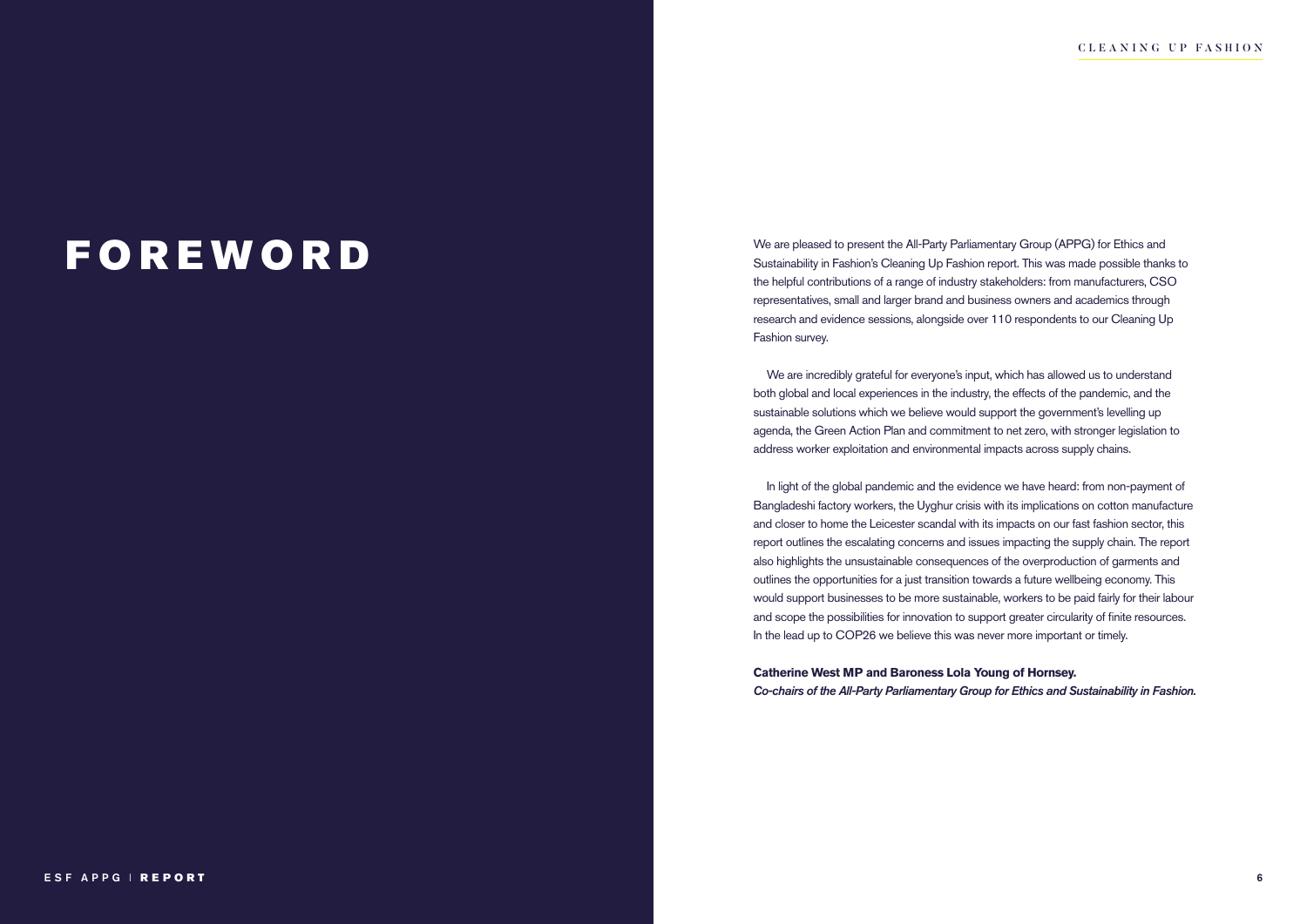# EXECUTIVE SUMMARY

UK fashion businesses play a key role in local and global industries. The implications of decisions made in the UK by buyers, designers, retailers, manufacturers and citizens are local and global in scale.

This report draws on an evidence base collated through the work of the All-Party Parliamentary Group for Ethics and Sustainability in Fashion (ESF APPG). The report evidences how the UK can play a vital role in the national and global transition towards Net Zero emissions and national and international climate and social justice commitments. Although some of the areas outlined in this report have been highlighted in previous papers and initiatives, progress towards addressing fashion's negative impacts on the environment is critically lacking.

The necessity of these recommendations cannot be stressed enough. The sector offers the potential to make a distinctive and significant contribution to key government post-covid ambitions to level up and create a skilled workforce demonstrating resourcefulness and ingenuity. The fashion industry is the largest of the creative industries worth over  $\pounds 35$ bn<sup>1</sup> to the UK economy, growing 11% year on year2, pre-pandemic. Consumer demand has shifted during the pandemic: from an increase in sales to online retailers, to also requiring greater transparency on pricing and an increased

interest in sustainable shopping options. This backdrop not only highlights the issues facing the sector, but also creates business opportunities for the sector to build back better, with a revised business model, where increased sustainability and transparency across their supply chain. From the ethical impacts facing garment workers in Leicester<sup>3</sup> paid £3.50 an hour, to the environmental impacts from using 1,800 gallons of water to make a single pair of jeans<sup>4</sup>, this ethical and environmental impact information is now more readily available to the consumer than ever. They are seeking government policies and legislation which addresses these issues, aligns with their growing understanding of the impacts and seeks clarity on sustainable solutions, while also offering opportunities for business transformation.

This report examines how government and other supportive actors can help amplify sustainability in action, recognising and supporting the work of pioneers and putting an end to exploitation and environmental harm. This report offers clear, evidence-based recommendations that deal with the causes and symptoms of a sector with massive market responsibility, that clothes us all and is global in its economic, environmental and social significance.

The ESF APPG received over 110 submissions to this inquiry, ranging from industry leaders to consumers, through an industry survey and written evidence. It also heard oral evidence from: Basic Premier, Labour Behind the Label, Anti-Slavery International, University of Leeds, Demin Expert Ltd, Traidcraft, King's College London, University of Leicester, Corporate Justice Coalition (previously CORE), the UK Anti-Slavery Commissioner Dame Sara Thornton, First Mile, The Ethical Fashion Initiative, University of Manchester, Dublin City University, Awaj Foundation, Human Trafficking Foundation, Centre for Social Justice, ASOS, TRAID, University of Nottingham's Rights Lab, HURR Collective, Birdsong, Fashion Enter, Compare Ethics, Make It British, Protection Approaches, Uyghur Human Rights Project, IndustriALL Global Union, Worker Rights Consortium, World Uyghur Congress as well as several academics and experts. This report makes specific and direct reference to research carried out to investigate the aims, values and working practices of fashion micro and small (MSE) businesses embedding sustainability within their enterprises. We engage on a regular basis with governmental departments, including the Department for Business, Energy and Industrial Strategy (BEIS), the Department for Environment, Food and Rural Affairs (DEFRA) and the Home Office on sustainability, business opportunities and labour exploitation in the fashion industry.

Our research has taken a largely UK-focus, as well as across the industry's global supply chain, including Bangladesh and China. Currently, the UK is not a large-scale manufacturer of the zips, cotton thread, buttons or the raw materials that make up the clothes we wear. Inevitably therefore, the supply chains for the majority of fashion manufacturing, even those made by the growing number of sustainably minded Made in the UK fashion brands, have to import key components. While UK manufacturing has increased

again in the last decade, since its hey-day in the 1970's, the majority of fashion brands do not manufacture in the UK, even if they are supplying retailers in the UK market. This paper outlines the long-term opportunities for onshoring, while outlining our responsibilities towards our global trading partners across fashion's sometimes complex international supply chains.

We have sought out opinion on how UK policy can positively impact the fashion industry abroad. In our final evidence session, we heard from several experts on the forced labour of Uyghur Muslims in Xinjiang and discussed recommendations as to what the international community, the UK government and fashion brands can do to expedite change in the global fashion and textiles industries.

This report aims to outline the complex current issues, both environmental and ethical, facing the global supply chain on a national and international level, looking both at UK based micro brands (MSEs) and larger internationally renowned brands. The report explores long term sustainable solutions, with key recommendations for both policy makers and business leaders. These recommendations, if actioned, would not only mitigate against the potential suffering of garment workers at the bottom of the supply chain everywhere from Leicester to Xingang; they would also address the escalating impacts of the fashion industry on the environment's finite resources, as a consequence of consumer choices based on an unsustainable and untransparent fashion business model.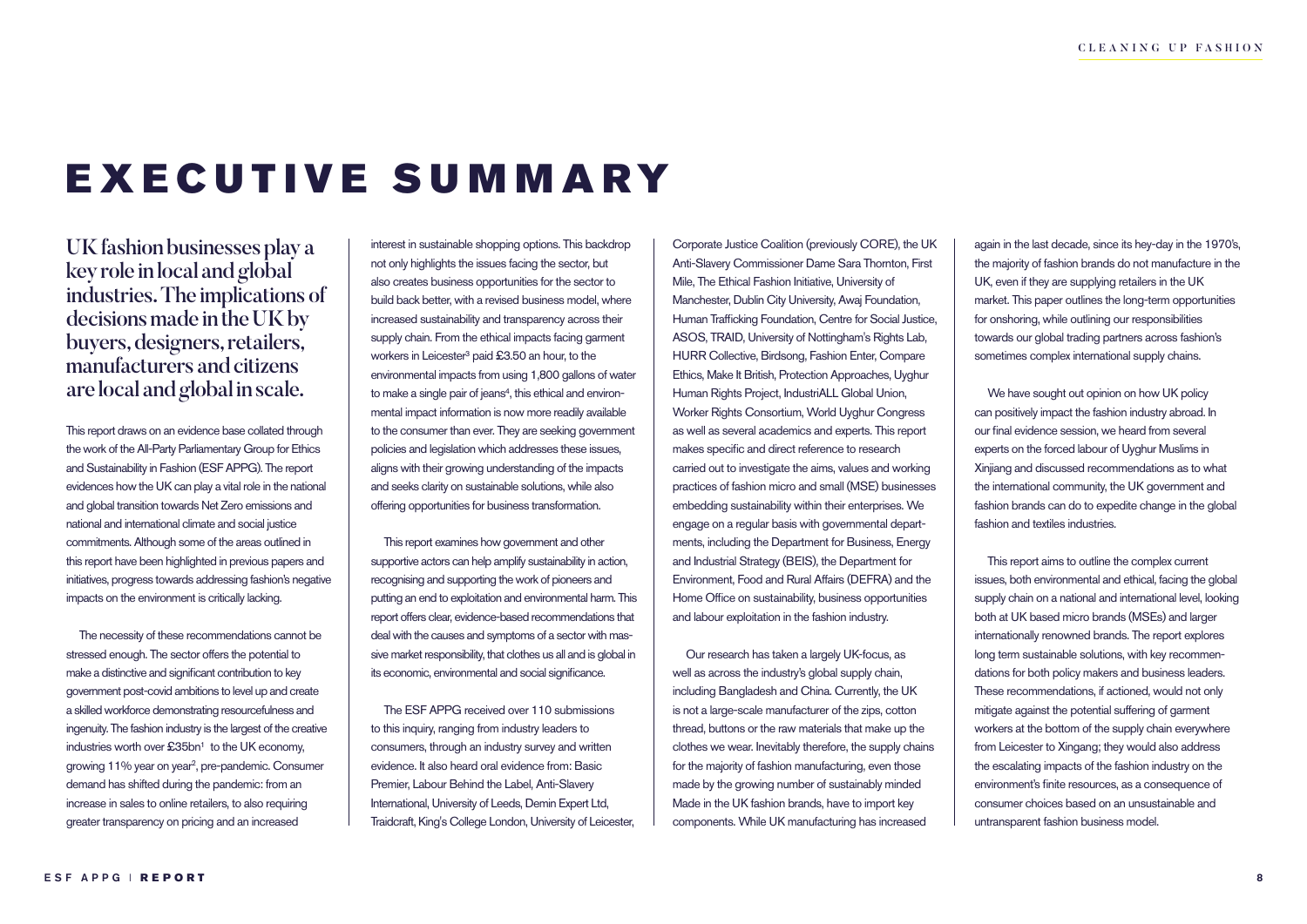# R E C O M M E N D AT I O N S

#### **COLLECTIVE ACTION FOR NET ZERO EMISSIONS**

Climate change imperatives, laid out in UK **COLLECTIVE ACTION FOR<br>
NET ZERO EMISSIONS**<br>
Climate change imperatives, laid out in l<br>
and Global commitments require system wide change across the fashion sector, a significant sector due to its current and predicted impacts and its potential for rapid and radical change. This requires a joined-up approach to create the systemic change needed to achieve a decarbonised economy. For key industries, such as fashion, a sectoral thread is needed, joining up actions across governmental departments including Department for Digital, Culture, Sport and Media (DCMS), BEIS, DEFRA, the Cabinet Office, The Foreign and Commonwealth Office (FCO), Department for Education (DfE) and others. This joined up approach within government can be aligned to alliances and coalitions in industry, to achieve a more streamlined approach, with a more coherent sectoral policy strategy and outcomes.

#### **RESOURCEFULNESS FOR WASTE ELIMINATION**

To drastically reduce the negative environ-**2 WASTE ELIMINATION**<br>To drastically reduce the negative environmental and social impact of fashion, there must be a reduction in material throughput. There is a need to focus on significantly reducing the waste problem at source, rather than only at the end of line, where current focus and funding is placed. The extended producer responsibility plans and wider waste strategy should be extended to support resourceful practices and cultures of valuing products and materials.

#### **EXPEDITE MODERN SLAVERY ACT LEGISLATIVE CHANGES & INTRO-DUCE A GARMENT ADJUDICATOR 3 LEGISLATIVE CHANGES & INTRONAL PRODUCE A GARMENT ADJUDICATO Whilst the government has committed to a broad S**

array of changes to the Modern Slavery Act, we urge the government to expedite legislative changes. It is currently committed to introducing changes "when parliamentary time allows". On top of the promised changes, a "failure to prevent" law that imposes legal liability on businesses which fail to prevent human rights and environmental exploitation from occurring throughout their supply chains should be introduced. And there is an opportunity for a UK wide garment adjudicator and legislation to ensure that certification systems and a verified supplier base are in place for factories in order to create higher levels of trust in the UK fashion sector. The UK government needs to agree and then implement a formal policy on preventing genocide, or combatting identity-based violence and widespread discrimination abroad, to then use this legislation to approach trading partners when and where these issues arise.

#### **INCREASE IN BUSINESS RESPONSIBILITY FOR APPAREL SUPPLY CHAINS APPAREL SUPPLY CHAINS**<br> **Apparel companies must carry responsibility for APPAREL SUPPLY CHAINS**

workers in their global supply chains and ensure that: Workers' income is sustained throughout the pandemic and beyond, suppliers are paid in full for orders placed pre-pandemic that remain unpaid.

This system is then enforced post-pandemic.

- All legally mandated severance pay must be paid in full.
- An end to irresponsible sourcing practices.
- Workers within their supply chains are paid a living wage.

#### **SUPPORT FOR UK MANUFACTURING AND SKILLS DEVELOPMENT SUPPORT FOR UK<br>
MANUFACTURING AND<br>
SKILLS DEVELOPMENT**<br>
A trusted UK fashion system is required for the

UK to be a destination for fashion product design, manufacturing, services and sales. Customers, buyers and designers need clarity around good practice to make informed decisions around purchasing of materials, products and services. As part of the government's plan for levelling up, support for good jobs and the skills required in a decarbonised economy, post-covid, are essential. The fashion sector offers the potential for a range of employment opportunities in the post-covid recovery period, if and when education and skills development is attuned to suit learner needs at different life stages. There is a real opportunity for sustainable, well paid and meaningful work within the sector across the UK's four nations, if a coherent policy approach is coordinated, where education is aligned with business needs and regional development. This report recommends:

**1)** A review of the EBACC, with a revised commitment to STEAM rather than STEM education. **2)** R&D to support skills development from the T Levels into the workforce.

#### **INCENTIVISE TAX AND FUND-ING TO SUPPORT ONSHORING OF FASHION MANUFACTURING CONTRIGET MANU STREET IN AND FUND-**<br> **CONTRIGE TO SUPPORT ONSHORING**<br>
With many shops empty on our high streets, this report

recommends rent controls and subsidised high street space for social enterprises and community groups.

- Tax incentives for B Corps and companies with proven positive social and environmental contributions.
- VAT decrease for stringent observation of human rights impact and due diligence.
- NIC breaks for employing people facing barriers to work at living wages.
- Funding to support sustainable fashion manufacturing in areas of deprivation, to boost local economies across the four nations of the UK.

#### **MEASURES OF SUCCESS FOR A JUST TRANSITION AND WELLBEING ECONOMY** MEASURES OF SUCCESS<br> **FOR A JUST TRANSITION<br>
AND WELLBEING ECONOMY**<br>
New models for business that recognise prosperity

in social, economic and environmental terms are in evidence, however there are no metrics that recognise this broader measure of prosperity. The just transition to a wellbeing economy involves introducing holistic measures of business success beyond being based solely on economic indicators. The UK Clean Growth Strategy estimated that the low-carbon sector of the economy will grow by 11% between 2015 and 2030, four times faster than the overall economy, and will amount to £60-170 billion in exports. It makes business sense for the government to utilise metrics that go beyond economics.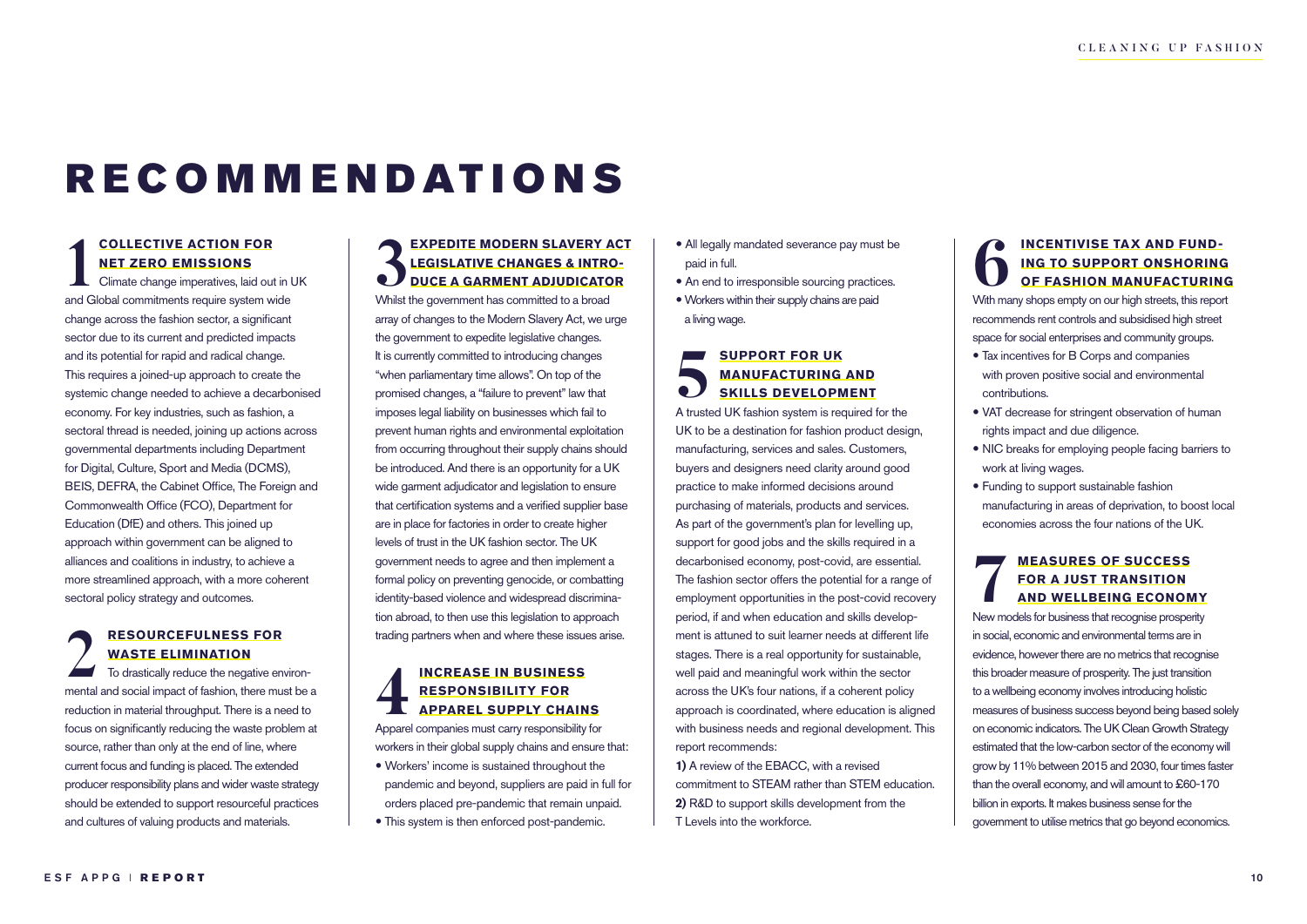# CONTEXT SETTING

**This report for the All-Party Parliamentary Group on Ethics and Sustainability in Fashion (ESF APPG) outlines ways in which the fashion sector can contribute to the UK government's social and environmental ambitions. It highlights the intervention points needed by the UK government in order to realise this contribution to the UK in social, cultural, ecological, and economic prosperity terms.** 

The majority of current fashion practices, from education to manufacturing, are dominated by a 'fast fashion' business model and 'just-in-time' production to provide near-weekly fashion seasons. These are destroying vital elements of the earth's finite resources. This race to the bottom has led to worker exploitation and low wages at one end of the supply chain, brands escalating production to try to keep in profit with ever increasing retail "drops" to entice the consumer to buy more and seismic waste and environmental degradation at all levels.

The fashion industry does not have to remain rooted in this flawed business model. It is a creatively rewarding sector, one which is filled with innovative approaches. These have the potential to contribute positively to lives and livelihoods across the UK and in our working partnerships across our global supply chains. The UK are global leaders in fashion tech R&D. All the key players in the online retail market, such as YNAP, Farfetch, ASOS, M&S and matchesfashion.com are headquartered in the UK. The good

news is that all of these are committed to building sustainability into their business models. However, without regulation and a more stringent approach to this escalation of over-production, leading to exploitative practices by some businesses to meet increasingly unsustainable consumer demand, the risk is that by default, we are all unintentionally complicit with an industry that relies on Modern Day Slavery for the clothes we wear every day.

Over the past decade, considerable governmental attention has been given to fashion and sustainability, from the UK government SCAP initiative starting in 2007, the ESF APPG set up in 2011, WRAP's waste and action resource programme that has developed since 2000 including the latest Textiles 2030 initiative, the Modern Slavery Act 2015, as well as a considerable range of actions relating to environmental and social practices affecting and affected by the fashion sector – such as the 25-year Environment Plan and the adopting of the 2030 Sustainable Development Goals.

The UK fashion industry has undertaken considerable activity in response to the sector's unsustainable practices over an extended period; individually, but wide in scale, from M&S Plan A, launched in 2007, Apparel and General Merchandise Public Private Protocol (AGM PPP), through to ASOS Fashion with Integrity programme 2020. A diverse and distinctive range of sustainability-led practices undertaken by its MSE sector is outlined in

a recent AHRC funded study, Fostering Sustainable Practices<sup>5</sup>. However, these actions are vastly outweighed and outsized by the negative impacts caused by the fashion sector overall, in ecological and in social terms. Whilst there is evidence of changing customer attitudes<sup>6</sup>, these changes in buying practice are not yet sufficient in themselves to incentivize or enable the sector to shift its focus from economic gain at any cost. Without addressing these issues, government policy will continue to give licence to harm and not reward good practice.

This report draws on primary research and a series of evidence sessions undertaken by the ESF APPG. The report also references the findings of the Environmental Audit Committee (EAC)'s Fixing Fashion report 2018 and submitted evidence to their follow up report, which will be published soon. The report also draws research from key environmental and social policies and initiatives which highlight how the Paris Agreement, potential COP26 commitments and wider UK environmental, social and economic agendas can be realised through our core recommendations.

This paper, published between the successful G7 summit and upcoming COP26, emphasises the UK government's potential to play a global leadership role in the solutions required for the fashion industry to be truly sustainable. There is an ethical and environmental imperative, in tandem with an exciting innovative opportunity for the government to realise sustainability ambitions through this highly visible sector. An

opportunity that involves substantial economic activity, with annual expenditure on clothing in the UK valued at £54 billion by the Office of National Statistics<sup>7</sup>, which is estimated to grow to £67billion by 2026.

To gather an understanding of attitudes on the issues relevant towards cleaning up the fashion industry, the ESF APPG heard oral evidence from key stakeholders through numerous evidence sessions, as well as via a sector-wide survey allowing for us to collect evidence from a broad array of industry members with unique perspectives on the sector and its handling of current issues. This diversity of thought and opinion is most likely to generate the solutions necessary to reverse endemic and structural practices that negatively affect the environment and its population. The ESF APPG also engaged in several meetings with Governmental departments, including the Department for Business, Energy and Industrial Strategy, the Department for Environment, Food and Rural Affairs and the Home Office on sustainability and labour exploitation in the fashion industry over the past 15 months, as well as the Environmental Audit Committee (EAC), BEIS Select Committee, DCMS Select Committee and the Migration Advisory Committee.

This report also draws on the findings from over two and a half year's research into the creative and business practices in design-led fashion micro and small enterprises (MSEs) as a potential driver for transformational change, Rethinking Fashion Design Entrepreneurship: Fostering Sustainable Practices (FSP).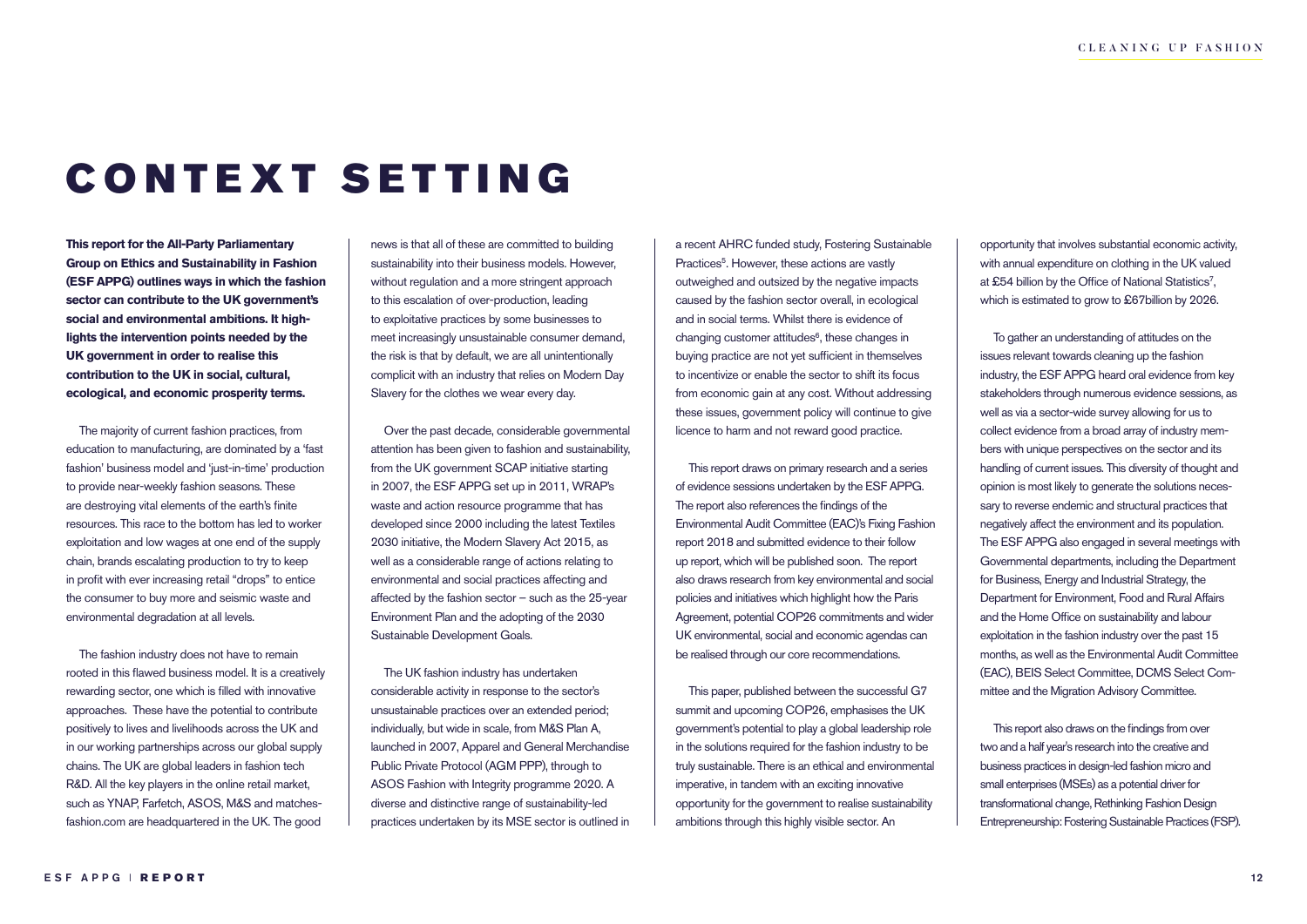## SURVEY FINDINGS

The Fashion Roundtable survey engagement, on behalf of the ESF APPG, has enabled Fashion Roundtable to compile and consider evidence from a broad array of industry members with unique perspectives on current issues. We believe that this is incredibly important for two key reasons: first, we must ensure that solutions are developed which will benefit all and thus it is important that issue identification and solution building is done by consulting with the businesses and individuals which constitute the industry we wish to make a better place. Second, it is with diversity of thought and opinion that the industry is most likely to generate the solutions necessary to reverse endemic and structural practices that create the greatest negative externalities that affect the climate, nature and individuals.

The key findings from Fashion Roundtable's survey are as follows:

**43%**

of respondents chose the top level of concern when asked how problematic they believed the issue of Modern Slavery in the UK was.

**53%**

of respondents expressed a clear preference for a focus on onshoring. 30% noted the benefits that onshoring could provide but recognised the complexity of such a move for the impacts both in the UK and globally. Many highlighted the need for fair wages and better work environments in the UK in order for onshoring to work. Others raised the issue of the negative impact onshoring could have on the current garment workers in global supply chains.

**33%**

**2 2 2 I Conversely**, **30** 70 **C i Cone volutes** inginieu es an industry recommendation.<br>
an industry recommendation. Surprisingly, only 33% of respondents explicitly mentioned Government action when asked what changes need to be made to work toward a more sustainable future in the fashion industry. Conversely, 58% of responses highlighted



#### SUSTAINABILITY & BUSINESS PRACTICE

Asked explicitly whether Government support should be provided to embed sustainability into business practice, 110 respondents gave the above feedback, ranging from a broad array of industry leaders to consumers.

**72%**

of respondents self-certified at the top level of concern about the climate crisis



evel of concern about the impact of xis of concern about the impact of the voluption int, voluptating workers rights and the criticism of respondents self-certified at the top COVID-19 on their business.

#### DIVERSE RESPONSES

A surprising finding was the diversity of responses that we received about how to make supply chains more transparent. Responses and suggestions included: an onus on consumers to not support brands with low transparency, the implementation of traceability technology and software such as blockchain, strengthening legislation to hold brands legally accountable for poor practice, brands increasing their prices, calls for international regulation and increased education on the issues for brands and consumers. Whilst almost all solutions proffered were practicable and sensible, the diversity of responses might evidence a strong willingness to tackle the issue amongst the industry, but a lack of consensus and understanding of the best way to do it.

#### PROOF OF EVIDENCE

This might evidence two realities: a preference amongst stakeholders for the Government model predicated upon a system based on self-regulation, goodwill and non-legally binding mechanisms, or, a lack of education about the steps that the Government could take in order to legally bind firms to operate in a mindful manner concerning workers' rights and the environment.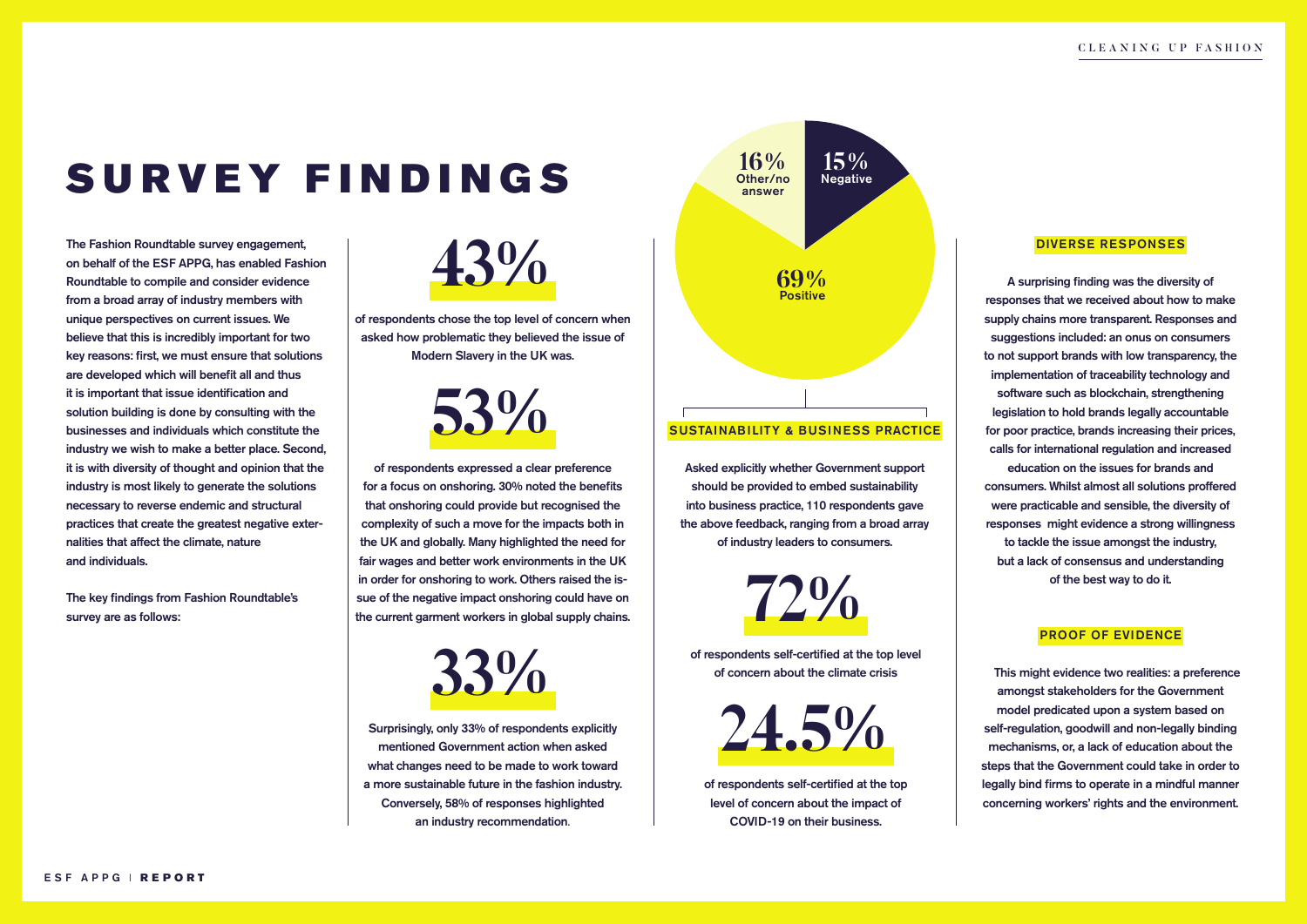### **COLLECTIVE ACTION FOR** NET ZERO EMISSIONS

The UK has made important first steps in shifting to a cleaner and more sustainable future, but there is still a long way to go if the UK is to reach 'net-zero' by 2050.

As a major contributor to pollution and a perpetuator of unsustainable practices, the fashion industry has the potential to play a significant role in helping to meet climate goals due to its current and predicted impacts, combined with its potential for rapid and radical change. The fashion industry draws attention to the critical interdependencies between culture, society, environment and economy<sup>8</sup>.

Climate change imperatives, laid out in UK and Global commitments, require system wide change across the fashion sector. This requires a joined-up approach to create the systemic change needed to achieve a decarbonised economy. This paper calls for a civil service shake up. Currently, any industry or sector must navigate the challenges of working with different departments for different aspects of their work. For instance, within fashion, fashion retail and fashion manufacturing, the sector has to engage across several governmental departments including DCMS, BEIS, DEFRA, the Cabinet Office, the Home Office, DFCO, DfE, and DIT. While the DCMS Industrial Strategy was a strong roadmap for alignment between BEIS and DCMS, leading to the Build Back Better initiative<sup>9</sup>, we are calling for a more sustainably effective Whitehall approach, with one contact across government for the entire fashion industry. This would provide coherence in understanding the complexities and generating solutions to meet the government's levelling up agenda<sup>10</sup>, race to net zero and supporting onshoring, focusing on both the environmental agenda and protections against worker exploitation.

Jessica Sparks, Associate Director of the Ecosystems and the Environment at University of Nottingham's Rights Lab, highlighted to the group the importance of understanding the links between environmental impacts and exploitative labour "because exploitative labour acts as a subsidy, it drives down production cost". This need to understand the sectoral issues as a whole rather than in separate silos is evidence of the need for them to be handled as a whole by UK policymakers.

A joined-up approach within government can be aligned to global alliances and coalitions. The value and importance of a sectoral approach is already in evidence at UNFCCC level through the UNFCCC Fashion Charter, connecting businesses across the fashion supply chain in a co-ordinated action plan in the Race to Zero<sup>11</sup>. A second example can be seen in France, through the Fashion Pact<sup>12</sup>, connecting action at government level with a range of industry actors. The approach of COP26 in Autumn of this year, with the need for further commitments in order to reach the goal of limiting global warming to 1.5 degrees, should focus the UK government to recognise the drastic impact a joined-up approach to textile and fashion industry policy could make, both globally and at home. Thus far, when presented with fashion specific issues, the government has been unable to respond with fashion specific recommendations. The response to the EAC report cited A Green Future: Our 25 Year Plan to Improve the Environment<sup>13</sup> and the report Our Waste, Our Resources: A Strategy for England<sup>14</sup>, nei-

ther of which were sector specific, and instead offered a generalised approach that lacked the specificity needed to reach a decarbonised fashion industry. Since then, the role of SCAP, leading into WRAP initiative Textiles 2030, offers a sector-based approach, but with a focus on one part of the symptoms of a stimulation and supply led model. This does not scope the necessary joining up of government departments, businesses, academia, education, NGOS, communities and citizens in an extending of the value of resources, despite its impressive scope it cannot be pointed to as an example of the government creating an environment fit for collective action. Further, as noted by the EAC15, underfunding of this work by the government remains. Whilst retailers are signatories, and therefore able to provide examples of ways to fulfil WRAP's targets, there is an opportunity for this work to be escalated through a scheme where signatories contribute to funding its work, without compromising its impartiality. The evidence of the ability of MSEs to contribute to the Race to Zero through a joined-up approach should be supported and their examples act as prototypes for change at scale.

The government's current position on the fashion industry is at odds with its May 2020 declaration of a climate emergency, committing to reduce the UK's carbon emissions by 80% by 205016. WRAP targets should be mandatory: companies with a turnover of more than £36 million should be required to adhere to Textiles 2030, and economic incentives to reduce emissions to net zero should be made clear by the government.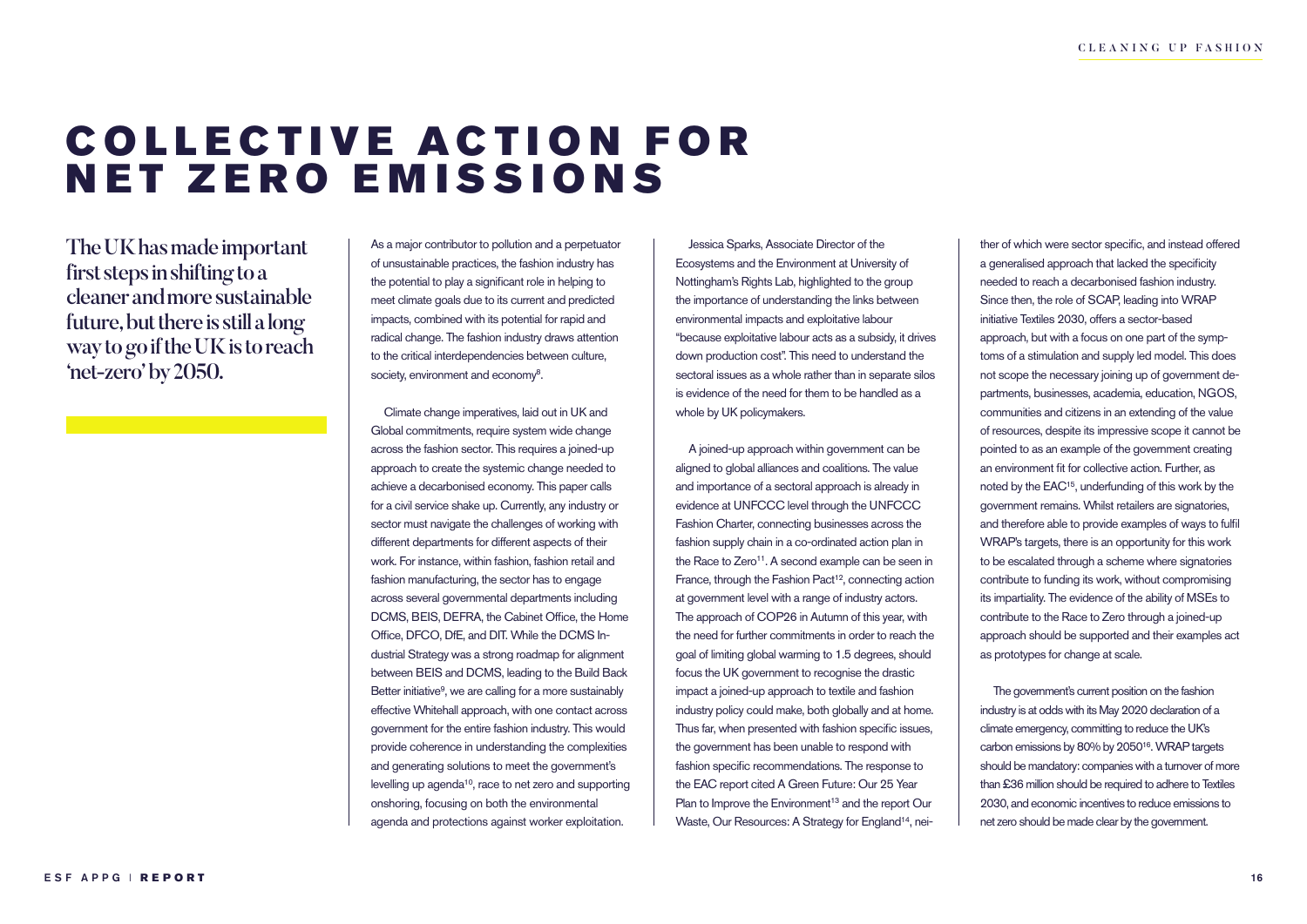### SUPPORT FOR SUSTAINABLE BUSINESS AND WASTE ELIMINATION

Textile production contributes more to climate change than international aviation and shipping combined, consumes vast quantities of water and is a significant contributor to plastic and chemical pollution<sup>17</sup>.

Every year, it is estimated that textile production uses 1.2 billion tonnes of CO218. The UK buys more clothes per capita than any other country in Europe - an estimated 1,130,000 tonnes in 2016 alone<sup>19</sup>. In terms of items bought, this was 2.1 billion units of clothing in 2017, compared with the US's 17 billion and China's 40 billion in the same year<sup>20</sup>. Due to a lack of universal standardised sizing across brands, customers are increasingly buying multiple sizes of the same item in order to find the size that fits and returning those that do not<sup>21</sup>. This therefore increases delivery and courier service usage and overproduction of garments by brands. The growth of online sales due to the pandemic and change in consumer habits from bricks and mortar to online retail, has in turn caused a loss in secure employment for retail workers<sup>22</sup>, many of whom are female and are unionised, and instead a rise in courier workers working on zero-hour contracts<sup>23</sup>, emphasising the nexus of environmental and social impacts of the industry.

Compounding the issues of overconsumption, our recycling leaves much to be desired. In the UK, WRAP has estimated that £140 million worth of clothing goes to landfill every year<sup>24</sup>. If the industry is going to reduce its environmental impact, improvements towards more sustainable production will not be enough if our rate of production and consumption remain as high as they currently are<sup>25</sup>. But this is not just a UK problem; the Ellen MacArthur foundation estimates that more than \$500 billion of value is lost every year, due to clothing underutilisation and the lack of recycling26.

There is a clear need to make extending the life of clothes more economically viable. This could be stimulated through changes in taxation policy incentives for UK brands demonstrating sustainability through resourceful design, manufacture and service models. Through identifying these businesses around the UK, a levelling up could be achieved alongside environmental sustainability.

It was evident from the APPG sessions that there is a desire for governmental support for innovative and sustainable business models. Sophie Slater, CEO of Birdsong suggested several business stimulants that would level the playing field for fashion businesses:

- Rent controls and subsidised high street space for social enterprises or community groups (a point that was echoed by Maria Chenoweth of TRAID).
- Tax breaks for B Corps and companies with proven positive social and environmental contributions.
- VAT decrease for stringent observation of human rights impact and voluntary due diligence.
- NIC breaks for employing people facing barriers to work at living wages.

Victoria Prew, CEO and Co-Founder of HURR Collective outlined the economic and environmental opportunities of innovative business models such as rental, telling the APPG that:

- The UK rental market is expected to reach £2.3 billion by 2029.
- Through the rental model, thousands of items are rented across the platform every month, reducing the impact of overconsumption and extending item lifecycles.
- Prew further recommended the government look into tax breaks for rental models.

Rental business model growth is encouraging as a new approach to tackle increasing rate of clothes consumption, which while it feeds the consumer endorphin rush of wearing new clothes for the first time, does not address the reasons and issues of why consumption levels have escalated in a generation. Therefore, while renting could lead to a reduction in the number of items produced, as renters share outfits they have hired rather than purchased, and is certainly an option in changing business models towards more sustainable approaches and altering consumer habits<sup>27</sup>, it should not be viewed as the panacea to fix fashion.

To tackle the problem of clothes in circulation ending up in landfill it has been made evident that improvement to extension of the life of clothes is not possible without investment in infrastructure.

In terms of the customer recycling their clothing, the APPG learned from Maria Chenoweth, Chief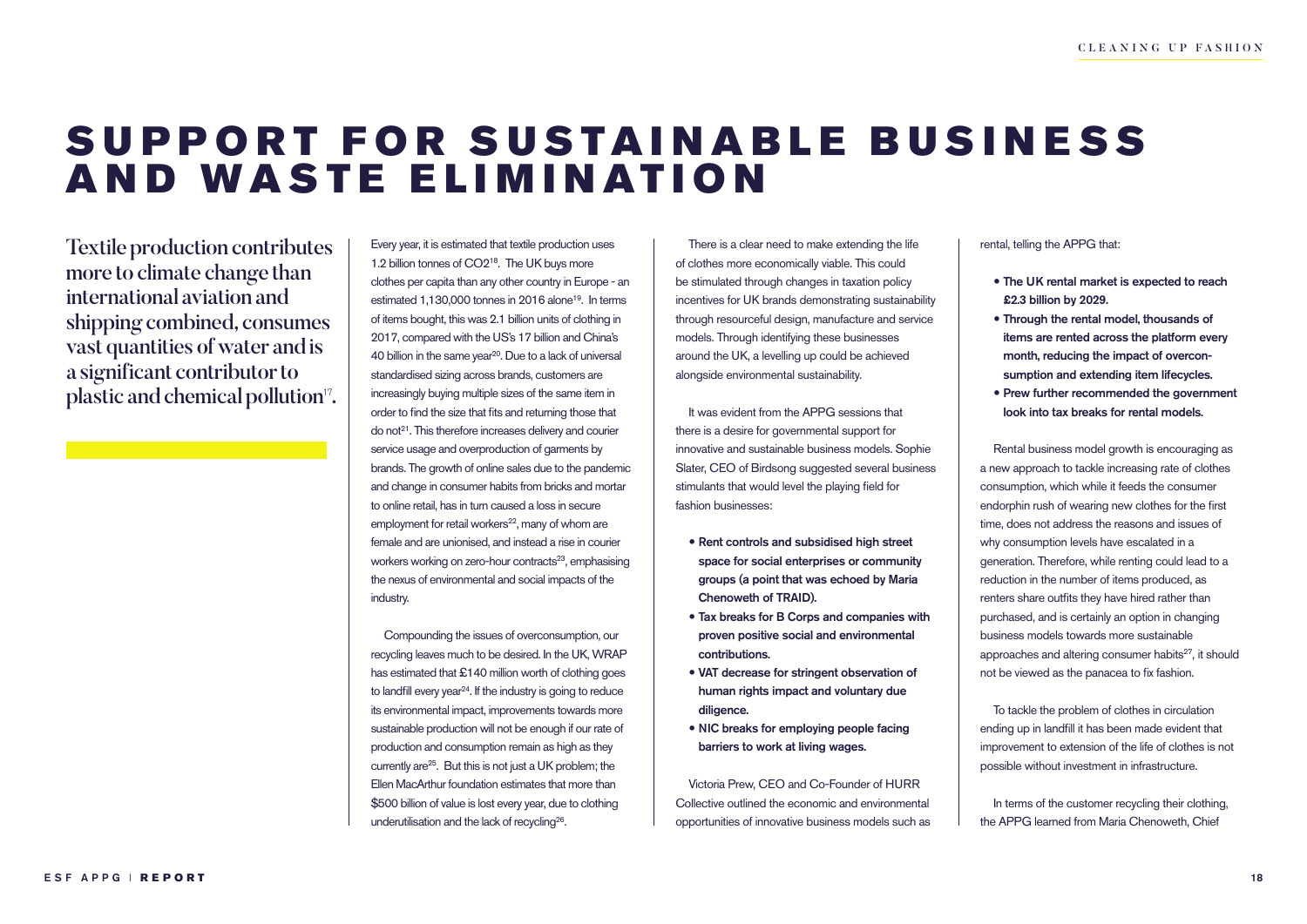#### Executive at TRAID, that:

- Over the past 6 years the number of textile banks has decreased by 42%, but in contrast, usage of textile banks, and the amount of textiles being put into the banks, has increased by 25%.
- Chenoweth surmised from this that there is increased public engagement with textile banks and recycling but less opportunity to recycle textiles.

However, the availability of textile recycling facilities to consumers in the UK is limited and legally binding mechanisms that incentivise waste management are lacking. The Government should work closely and support recycling and waste management companies such as The First Mile, while also significantly investing in regular collection of clothing waste led by local authority councils and brands. All of this must come alongside significant investment and incentivisation from the Government - including investment in widespread municipal waste facilities, kerbside collections and tax breaks for sustainable brands. Without this, voluntary action and initiatives led by brands and other businesses, no matter how commendable, will remain a drop in the ocean.

However, whilst clothing charity TRAID provides an important service in ensuring recycled items are sold on, extending their life cycle, the issue remains of the sheer volume of items in the system. Especially considering how discarded clothing is often exported to the global south, where it competes with and undermines local trade and textile production<sup>28</sup>.

Therefore, in order to drastically reduce the negative environmental and social impact of fashion, there must be a reduction in material throughput. Chenoweth highlighted to the APPG that "if people bought more second hand clothes this would reduce the impact on the environment because this would mean less clothing production". This points to a need to focus on significantly reducing the waste problem at source, rather than only at the end of line, where current focus and funding is placed. The amount of clothing in circulation is too much for the recycling, rental, or resale markets to handle. The Extended Producer Responsibility (EPR) scheme outlined in the EAC recommendations would put the onus on the brand or retailer producing the clothes to take responsibility for what happens throughout its life<sup>29</sup>, with the potential to encourage a decrease in the volume of production. We welcome that a textiles EPR is now being explored through the consultation by DEFRA<sup>30</sup>.

In order to create lasting change in the fashion sector, the culture of business must transform to promote systems of extended value. The exploration of the EPR scheme for textiles is a first step and needs to be combined with an overall reduction in clothing production and output.

**"There's always been this overarching push to expand and get bigger and get better and have more money. Everyone has always been like: you should be making it in Portugal or Turkey, and you can make profit. It's been very hard just to be actually**  a Made in UK brand."<sup>31</sup> **PHOEBE ENGLISH**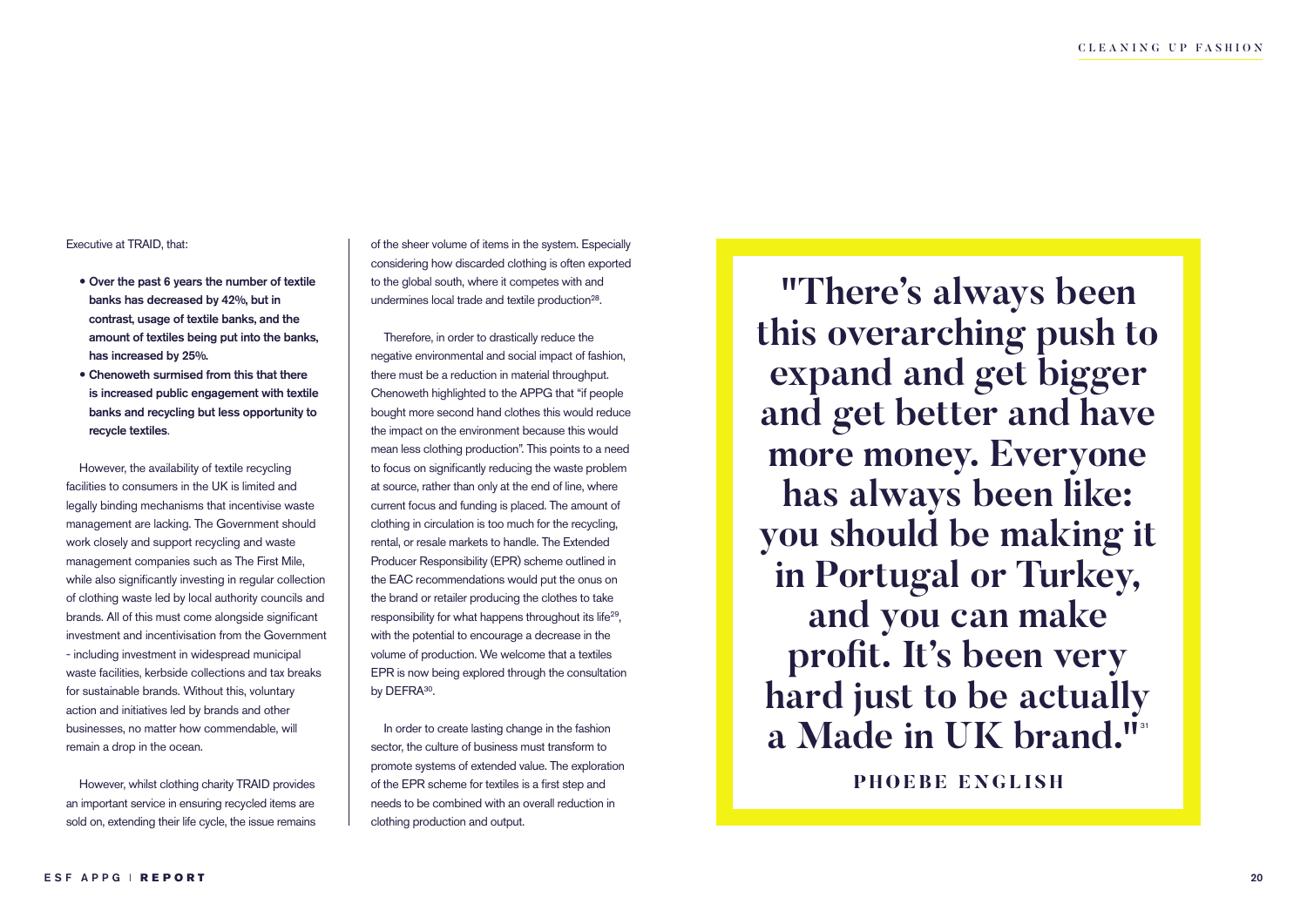### EXPEDITE MODERN SLAVERY ACT CHANGES AND INTRODUCE A GARMENT ADJUDICATOR

The UK Modern Slavery Act (2015) was introduced to compel firms to eradicate modern slavery from their activities and their global supply network. At the time the Modern Slavery Act (MSA) was considered a world leading piece of legislation.

 The law states that any business which supplies goods and services in the UK and has a global turnover of at least £36 million is expected to publish an annual slavery and human trafficking statement, known as a Modern Slavery Statement. Should businesses fail to comply, they may face civil proceedings in the High Court.

However, the complexity of modern slavery and the novel scope of the legislation itself have meant that, as the years have passed, noticeable deficiencies have become apparent. At present, businesses are only required to submit Modern Slavery Statements which are:

**a)** Published clearly on the company's website.

**b)** Approved by the board of directors.

**c)** Signed by a director. Until this year, there was no government-run repository where these statements could be monitored<sup>32</sup>.

There remains a lack of mandatory reporting criteria: while Section 54 of the MSA lists six areas which companies could cover in their statements, they are not obligated to do  $so<sup>33</sup>$ . Additionally, the MSA states that a Modern Slavery Statement for a financial year can include "a statement that the organisation has taken no such steps". 34

It has been estimated that a staggering 40% of in

scope companies are yet to publish annual Modern Slavery Statements and in the six years since the MSA was passed, not a single injunction or administrative penalty has been applied to a company for failing to issue a report $35$ . Of the 60% of companies who publish statements under the scope of the MSA, a majority of the statements issued are general and do not fully comply with the intention of the law<sup>36</sup>. Ultimately, the BHRRC, concluded that the act has:

*"not driven significant improvement in corporate practice to eliminate modern slavery because it does not place any legally binding standards on companies to undertake efforts to effectively address risks of labour exploitation in their business operations."* <sup>37</sup>

The reluctance to punish those who fail to report under the scope of the MSA risks limiting transparency and acknowledgement of modern slavery in supply chains.

The ESF APPG heard from numerous experts, during evidence sessions, who cited additional issues with the current incarnation of the MSA. Some of the key insights are as follows:

### **P R O F E S S O R PAROSHA CHANDRAN** Barrister, One Pump Court Professor of Modern Slavery Law, King's College London

Professor Chandran stated that criminal legislation is not robust enough and there is a lack of corporate accountability. Because there is no extraterritorial liability for Section 138 of the act, a British national or corporation may commit forced labour, slavery or servitude overseas and face no legal liability. Although the Council of Europe Convention on Action against Trafficking in Human Beings 2005 entered into force in the UK in 2009, some features of the Convention were never incorporated into UK law.

**TATIANA GREN-JARDAN** Head of Modern Slavery Unit Centre for Social Justicea

Gren-Jardan mentioned that part of the problem is that workers and victims are often penalised when the authorities become involved, which can disincentivise whistleblowing or cooperation with the authorities. To rectify this, victims should be put first, and the government should look into pervasive levels of criminality and corruption rather than just surface-level criminal activity.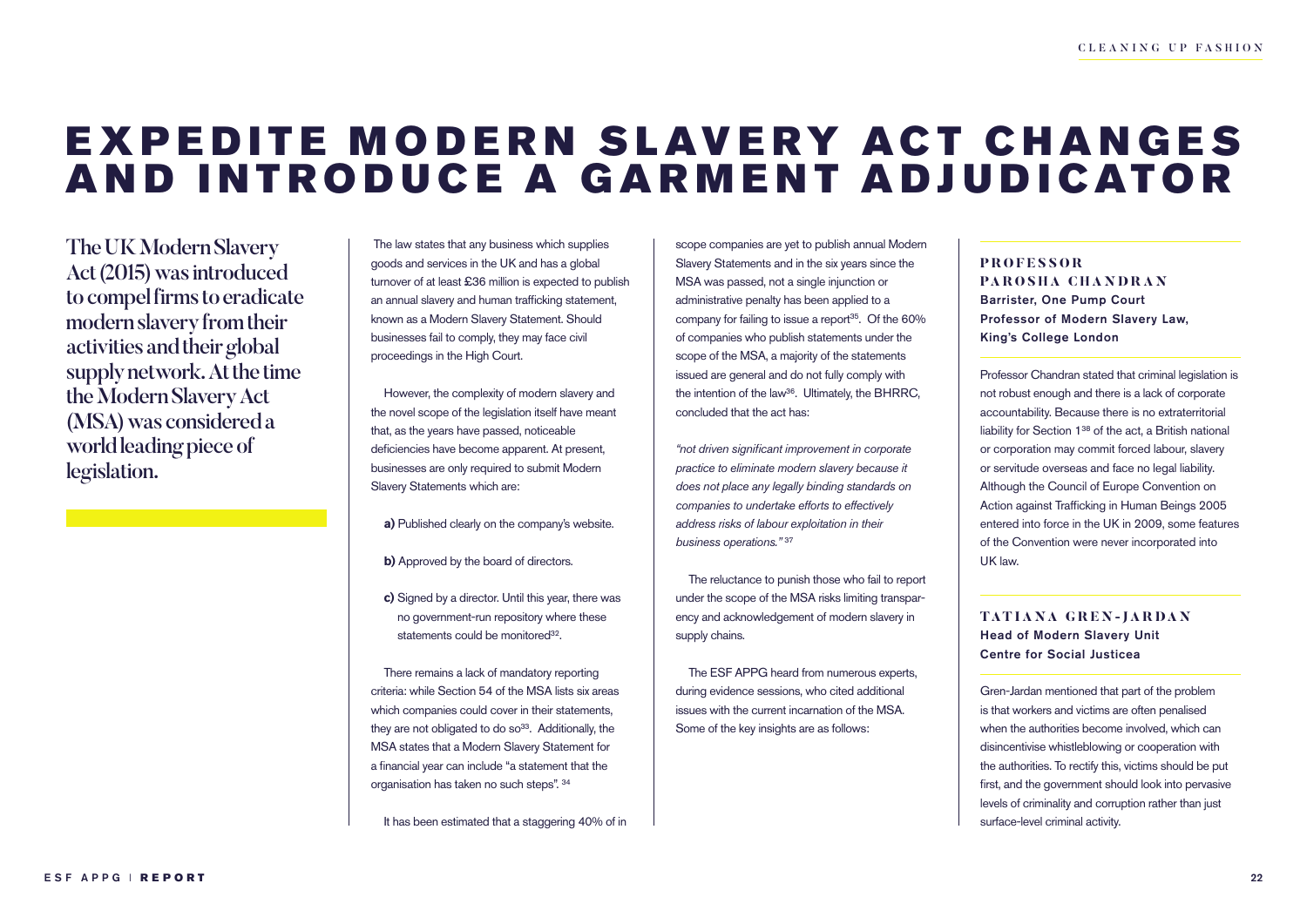#### **TAMARA BARNETT** Director of Operations Human Trafficking Foundation

Barnett highlighted that there is a significant overlap between industries where victims of modern slavery are found and sectors where lesser violations of employment law, such as underpayment of the minimum wage occur. This suggests that recipients of one form of non-compliant behaviour may be victims of other forms of non-compliant behaviour.

#### **KATE ELSAYED-ALI** Anti-Slavery International

Elsayed-Ali suggested that the critical limitation of the MSA is the lack of clarity, guidance, monitoring and enforcement of modern slavery statements.

An independent review of the MSA, conducted by Frank Field, Baroness Elizabeth Butler-Sloss and Maria Miller, concluded that there were significant deficiencies in legislation and impressed upon the Government the importance of the MSA keeping pace with the "ever-evolving threats modern slavery presents" and that "implementation is as important as legislation"<sup>39</sup>. The review made a total of 80 recommendations to the Government for review in order to improve MSA legislation.

In response, the Government launched a consultation and accepted a many of the recommendations, stating that "this review will shape a significant part of our future response to modern slavery"40. Since then, the Government has delivered on their commitment to set-up a government-run Modern Slavery Statement repository, which was launched on 11th March 2021. Furthermore, the Government recognised that the MSA should be extended to the public sector, and that Government departments, local government, agencies and other public authorities must publish a Modern Slavery Statement if their annual budget exceed £36 million<sup>41</sup>. In 2020 the Government published their first Modern Slavery Statement which sets out the Government's efforts to eradicate modern slavery from its own supply chains42. Other key recommendations where were accepted but have yet to be acted upon include:

- A single reporting deadline for firms to publish their statements by.
- The introduction of mandatory reporting criteria.
- Statutory guidance will be strengthened to include a template of the information organisations are expected to provide.
- The Government is consulting and exploring potential enforcement options and mechanisms.

Unfortunately, the Government rejected a number of key recommendations made in the review. Notably, they declined the recommendation that it should be an offence under the Company Directors Disqualification Act 1986 for in scope companies to not comply with modern slavery reporting requirements or to fail to act when modern slavery instances are discovered<sup>43</sup>.

During evidence sessions, the ESF APPG heard many recommendations for how to expedite positive changes to improve the MSA from industry stakeholders and experts:

#### **DR. NIKOLAUS HAMMER** Professor in Work and Employment Policy University of Leicester

Dr. Hammer advocated for increasing transparency in supply chains, mandatory human rights due diligence, granting powers to non-governmental organisations and supporting trade unions to build trust in the community. These are all areas which fashion businesses can improve on a voluntary basis and can play a role in advocating for legislative change from the Government.

#### **MEG LEWIS** Campaigns Director Labour Behind the Label

Lewis added that MSA enforcement issues are exacerbated in the UK because facility searchers are focussed on finding people who are not in the country legally rather than revealing illegal work practises.

#### **DAME SARA THORNTON** Anti-Slavery Commissioner

Dame Thornton spoke on the adjustments needed in public services in order to tackle modern slavery in the UK. The Commissioner recommended some areas that the Government could look to improve including: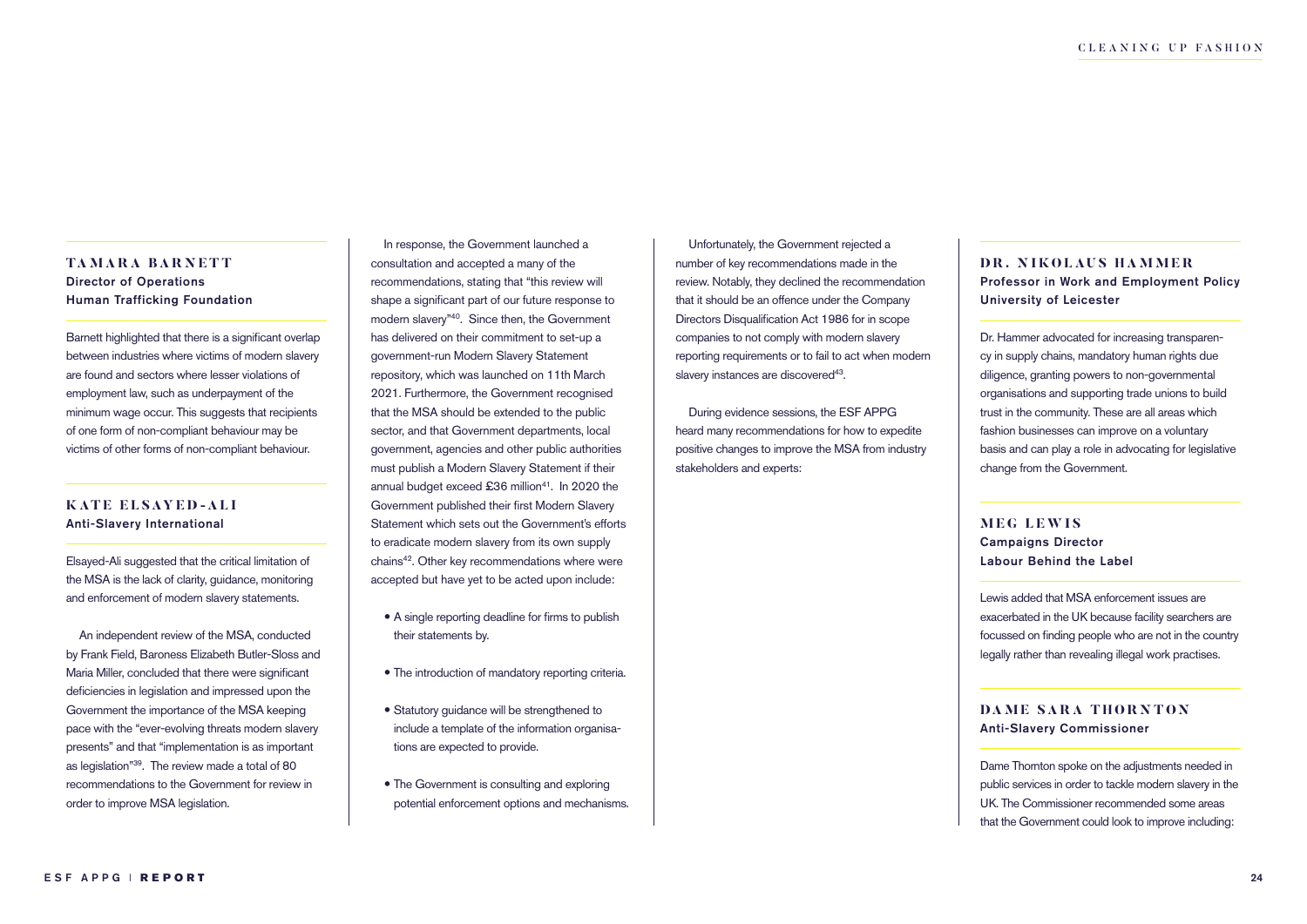- Supporting law enforcement by providing more training, improving the implementation of the statutory defence within the act, and increasing prosecutions.
- Strengthening victim care and support by improving identification of victims of modern slavery, encouraging more extended term support to include housing, health and employment, exploring a public health approach to modern slavery, and advocating for local decision-making for children.
- Focusing on prevention, encouraging business responses, incorporating public sector supply chains into legislation, increasing public awareness and encouraging international efforts in countries of origin.
- $\bullet$  Introducing a single enforcement body and mandatory human rights due diligence.

Additionally, stakeholders called for legally binding and enforceable standards which ensure that due diligence is undertaken. These must be enforced and address the deficiencies that have been highlighted in the MSA. In order to see effective change, companies must be made responsible for failures to prevent human and labour rights harms within their business operations. Specifically, the creation of a 'failure to prevent' law would generate a more robust approach to tackling irresponsible

behaviour and hold firms to account for failing to prevent negative human rights, or environmental, impacts44. Additionally, it is recommended that this mechanism should establish a right to civil action by those affected to gain compensation<sup>45</sup>. This would be a stronger response than simply expecting companies to undertake due diligence and could enhance trust in the fashion system.

Alongside legislation such as the MSA and a potential 'failure to prevent' law, a UK-wide Garment Adjudicator would ensure a robust response to calls for transparency and accountability in the UK fashion sector, particularly in light of the recent Leicester garment factory scandals. This could restore confidence in the UK garment manufacturing sector. A trusted UK fashion system is required for the country to be a destination for fashion product design, manufacturing, services and sales, and is an opportunity to grow UK ethical manufacturing and production:

**FIONA GOOC H** Campaigns Director Labour Behind the Label

Gooch proposed that sector wide policy change is necessary and that this change should be transparent and publicly available. A garment fair purchasing practices regulator should be established to facilitate these changes because voluntary codes are insufficient:

- Present enforcement of legislation through contract law is ineffective, for example the Prompt Payment Code should be moved to a statutory footing and Human Rights Due Diligence should be mandatory.
- The Department for Business, Energy and Industrial Strategy (BEIS) urgently needs to establish a Fashion Watchdog and appoint a Garment Trading Adjudicator to halt abusive purchasing practises. This Garment Trading Adjudicator could be modelled on the Groceries Code Adjudicator, the independent regulator responsible for monitoring and strengthening compliance with the Groceries Supply Code of Practise (a code of fair purchasing for the UK's largest food retailers).

Traidcraft Exchange found that the creation of a Groceries Code Adjudicator (GCA) in the early 2010s has "made a huge difference". In 2014, 80% of supermarket suppliers told the GCA that they experienced abusive purchasing practises, by 2021 this number had dropped to just 30%46. Evidently the creation of an independent regulator has had a positive effect on supermarket supply chains. In response to the EAC recommendation that retailers ensure full traceability, to improve livelihoods and guarantee that resources are sourced sustainably, the government merely stated that they would explore further action in the future, rather than recognising what already exists, or obliging full

traceability, despite referencing tools such as WRAP's Sustainable Product Toolkit . In the case of the proposed Garment Trading Adjudicator, Traidcraft Exchange recommends that the government consults on how the adjudicator should operate, the contents of the statutory code and which retailers should be in scope, given the success of the GCA.

Whilst the government has committed to a broad array of changes to the Modern Slavery Act, we urge the government to expedite the promised legislative changes. It is currently committed to introducing changes "when parliamentary time allows". The ESF APPG asks for a timeline on this process. On top of this, the APPG calls for the creation of a UK Garment Adjudicator in order to better monitor and strengthen business compliance with legislation.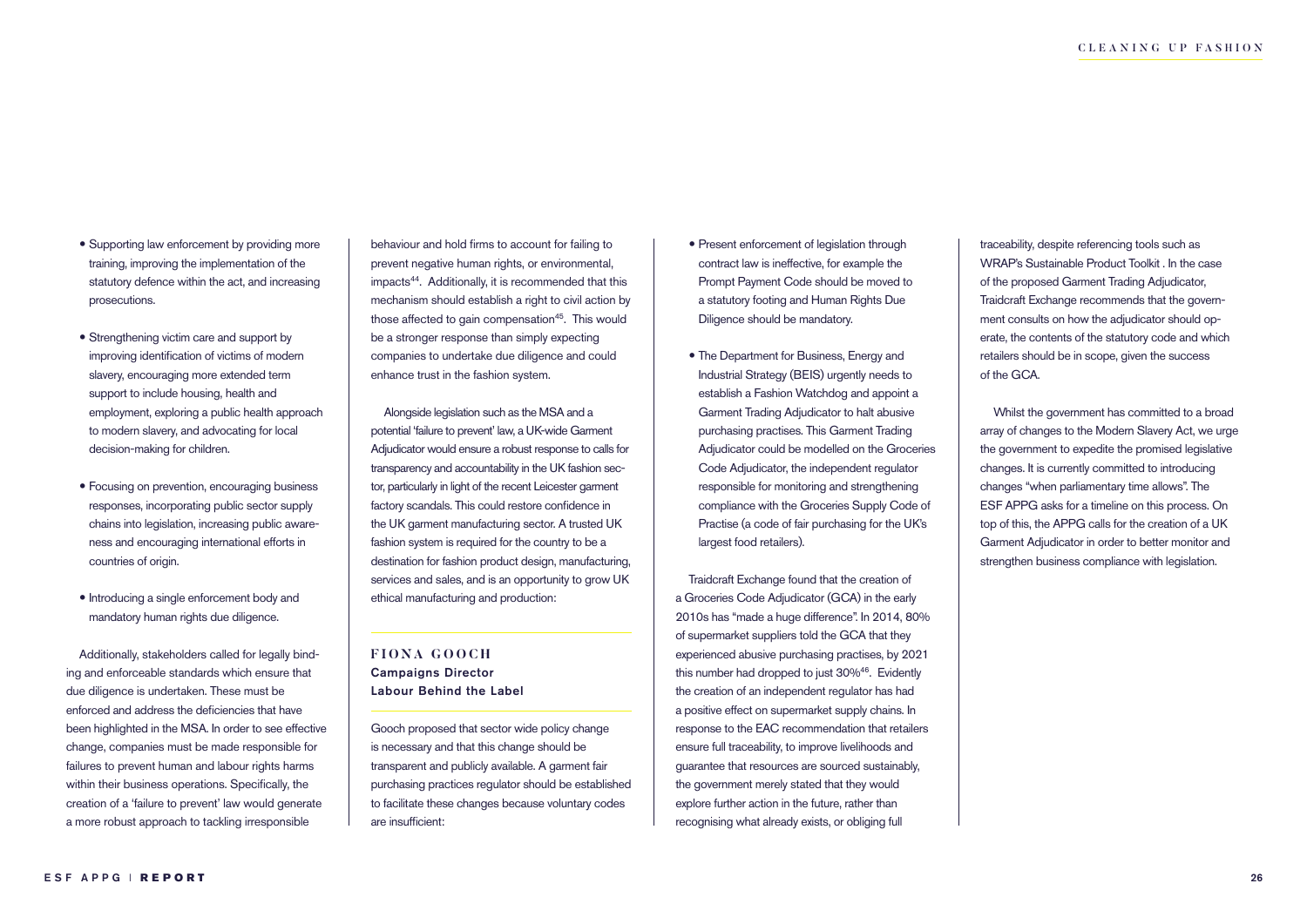## UYGHUR CRISIS EVIDENCE SESSIONS

Since 2017, it is estimated that more than one million Uyghur Muslims have been relocated to high security "de-extremification" and "re-education" camps, where they are forced to produce industrial and agricultural goods for export.47

In the four years since this relocation started, the Chinese government has come under increasing scrutiny from CSOs, International Organisations and governments for the treatment of the Uyghur population. There is increasing evidence that the Uyghur population, and other ethnic minorities are the subject of systematic human rights violations throughout the region including forced labour 48.

Allegations emanating from the region have led to many governmental and legislative responses across the globe. The United States, Canada, and the Netherlands have all accused China of committing genocide and whilst the UK government has fallen short of terming atrocities genocide, it has accused China of "gross" human rights abuses<sup>49</sup>. In the wake of mounting evidence, the Foreign Secretary, Dominic Raab MP, issued a statement to the House of Commons on January 12th 2021. In his statement, Mr Raab highlighted the "diverse and growing body of evidence" surrounding the "scale and severity of human rights violations" perpetrated in Xinjiang and announced an imminent review into export controls to reduce the complicity of UK firms in acts of genocide<sup>50</sup>. A follow-up statement was made in March 2021, where it was announced that, in coordination with international partners, the UK would introduce sanctions on senior individuals responsible for the violations and organisations culpable, for the violations including the freezing of assets and travel bans<sup>51</sup>. In April 2021, the House of Commons

declared that genocide was taking place against the Uyghurs, and whilst this does not compel the government to act, it is a sign of growing discontent towards the Chinese government in Parliament. Rahima Mahmut, UK Project Director at World Uyghur Congress informed the ESF APPG that "the UK has made very little headway in addressing the issues in East Turkestan which have existed for much longer than the current media interest". Mahmut further explained how Uyghurs in the UK do not feel safe and that "there is enough information to act, the question now is if the UK will".

The ESF APPG held an evidence session on the subject, during which it was made clear the role of the industry in perpetuating and tacitly supporting human and labour rights abuses globally, with a specific focus on the cotton industry. During the session, the APPG heard clearly how involved the fashion and textiles industries are in the use of forced labour in Xinjiang. Chrisitna Hajagos-Clausen, Textiles and Garment Industry at IndustriALL Global Union informed the group that:

- **Xinjiang produces 80% of China's cotton, and the USDA estimates that 75% of China's exported cotton comes from Xinjiang.**
- **China accounts for over 22% of the world's total cotton production, a vast majority of which was produced in Xinjiang.**

 **China exports cotton fabric to over 120 countries, accounting for over 30% of global trade, and this fabric ends up in key garment production states such as Bangladesh, Vietnam and the Philippines.**

In response to reported abuses in Xinjiang, the Better Cotton Initiative (BCI), an independent industry body that promotes sustainable and ethical standards, has stopped auditing and certifying farms in Xinjiang52. The BCI expressed concern that the operating environment would make it impossible to provide credible assurance and that it had hired an expert to conduct a review to document the situation in China, evaluate the risk level and propose mitigation and remediation steps.53

Following a report from the BBC, the Business, Energy and Industrial Strategy Select Committee (BEISCOMM) wrote to a number of companies to ask for clarification of their links to the region and an explanation on the degree of accuracy within their supply chain transparency<sup>54</sup>. All of the companies who were written to denied sourcing products directly from the region, and a number noted that although they did not have business relationships within the region, they could not definitively guarantee that cotton sourced from the region did not enter their supply chains<sup>55</sup>.

As cotton produced in Xinjiang is so pervasive in international supply chains, it is critical that solutions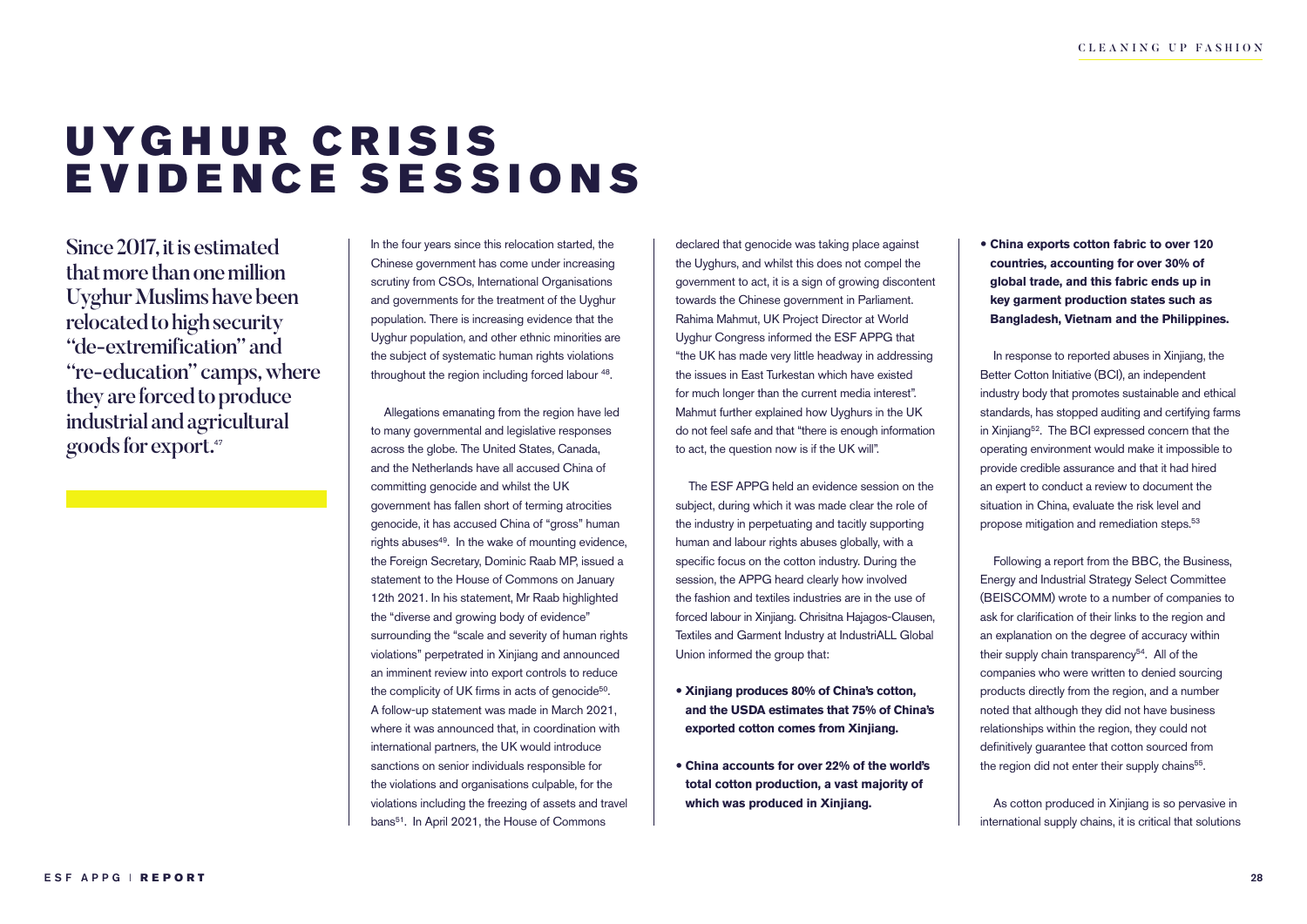are found, and initiatives put in place so that the fashion industry is not culpable in the perpetuation of abuses directed toward the Uyghur people. Without sufficient due-diligence and supply chain transparency, firms might find themselves utilising cotton cultivated and produced in dire circumstances.

The APPG evidence session sought to understand how the international community, UK government and the fashion industry can work toward ensuring that they do not source cotton produced under forced labour from China.

Internationally, the group heard from Louisa Greve, Director of Global Advocacy at Uyghur Human Rights Project about the measures that other nations had taken already, particularly those of the United States. The US have introduced several measures, including sanctions, import and export bans, a visa ban on officials, the provision of Supply Chain Business Advisory by US Departments, a determination of genocide and crimes against humanity and there are pending bills on Uyghur Forced Labour Prevention and Uyghur Human Rights Protection.

Regarding the UK approach, Dr. Kate Ferguson, Co-Executive Director and Head of Research and Policy at Protection Approaches outlined that:

 **the UK currently has no formal policy on preventing genocide or combatting** 

**identity-based violence and widespread discrimination abroad. Although it was acknowledged that this government was making a greater effort, it is believed to be "highly unlikely" that UK officials in Beijing have received atrocity prevention training or instructed upon the UK's policy and position about the atrocities in Xinjiang.** 

- **Explicitly, it was recommended that the UK government enact the following:**
- The government should make a declaration of genocide in Xinjiang.
- The UK should announce a package, using the tools the UK already has at its disposal to get a sanctions regime going which can be implemented following leaving the EU.
- Halt deportations to China.
- Announce an inquiry into how the profits from genocide and rights abuses in China are passed through the United Kingdom.
- Invite Uyghur representatives to hold discussions with the UK government.
- Provide atrocity prevention training to officials working on, with, and in China.

#### Announce an atrocity prevention policy.

Dr. Ferguson was keen to stress that, although these remarks are directed toward the UK's state apparatus, that businesses can also elect to adopt atrocity prevention, or a system of protection that considers how to mitigate the risk to populations facing human rights abuses.

On the solutions that brands can introduce, evidence was heard from Penelope Kyriitis, Director of Strategic Research at Worker Rights Consortium:

- **There is a difficulty in using traditional labour rights due-diligence measures in Xinjiang as the conditions are not suitable to hear accurately from managers and labourers. Whilst, in most countries, the worst risk garment workers face for speaking out is unemployment, in Xinjiang, it is incarceration and potentially torture or death. There were several key recommendations made that brands should undertake to end complicity in Xinjiang:**
- Cease sourcing from facilities in Xinjiang.
- Require suppliers and sub-suppliers to exclude cotton from Xinjiang at all levels of the supply chain.
- Require suppliers in China to decline participation
- in the government scheme to forcibly move workers from Xinjiang.
- Cut ties with companies implicated in incidents of forced labour.

Some fashion brands are showing commendable leadership, by not sourcing their cotton from Xingang, to circumvent the very real threat of cotton produced by forced labour being part of the clothes they sell. The ESF APPG heard both of a lack of transparency in Xingang, due to complex sub-supplier networks, combined with threats being made to sourcing teams on the ground to silence whistle-blowers. Ultimately, the burden of responsibility must fall upon the government. There is a need for government action, rather than individual corporate responsibility. A vast number of global corporations are continuing to source goods from the region, and the scope of the problem is endemic. For those not acting to improve their transparency and responsibility and end their complicity in the crimes in Xinjiang, the UK government needs to make such actions illegal via legislation.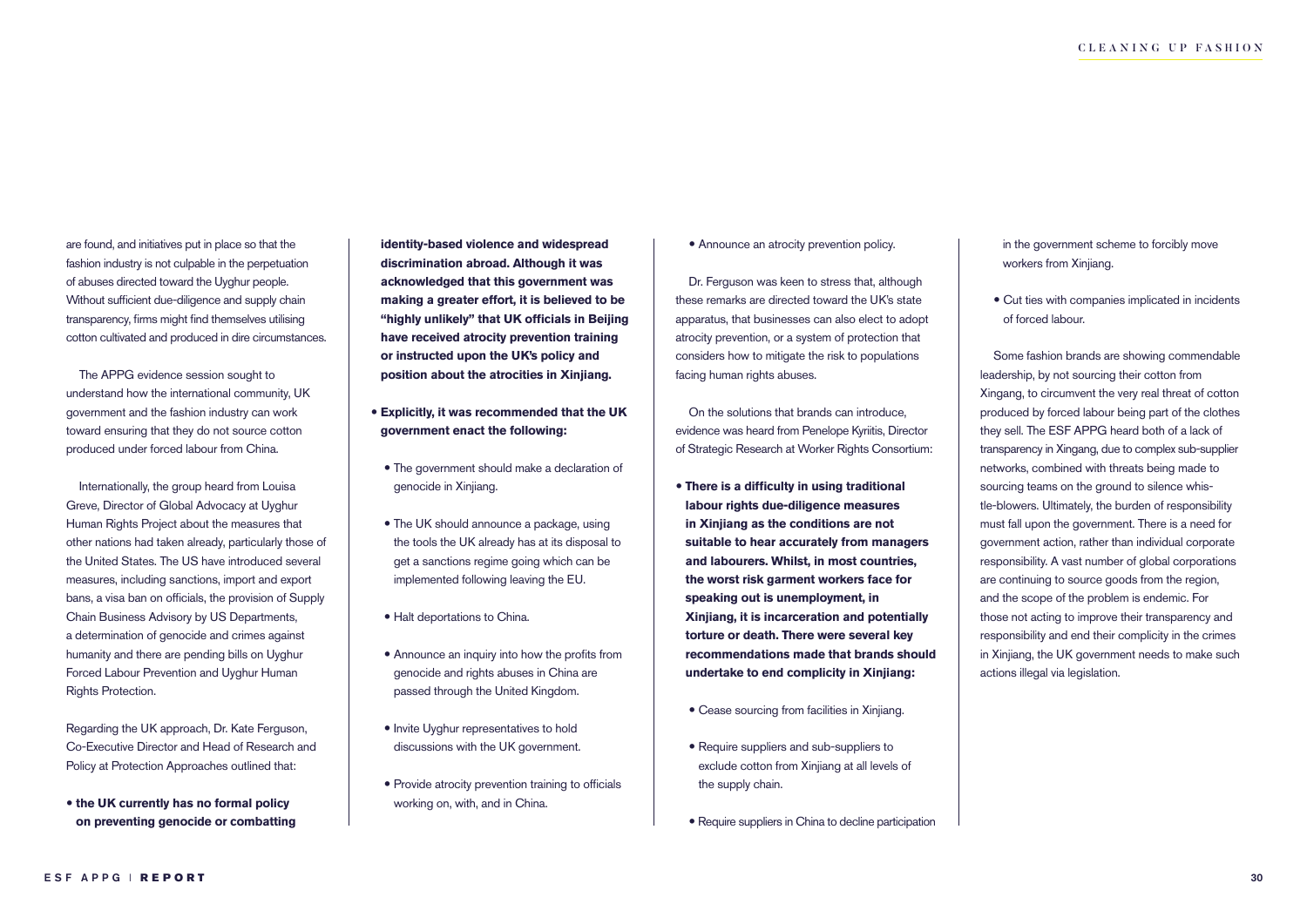### INCREASE IN BUSINESS RESPONSIBILITY FOR APPAREL SUPPLY CHAINS

The COVID-19 pandemic has created an exceptionally challenging environment for businesses and workers, which has highlighted some of the most pressing issues facing the fashion industry today.

As retailers were forced to close around the world, fashion brands cancelled billions of dollars worth of orders. In Bangladesh alone, McKinsey estimated that by March 2020 Western fashion brands had cancelled \$2.8 billion (USD) worth of orders, affecting 1.2 million workers<sup>56</sup>. While cancelled orders have clearly put workers' livelihoods and fashion supply chain stakeholders at risk, millions of workers have been denied wages owed to them for work already completed. While the #PayUp campaign has helped suppliers recover around \$22 billion in cancelled orders, it conservatively estimates that garment workers are still owed up to \$5.8 billion for the first three months of the pandemic alone<sup>57</sup>.

A report authored by the BHRRC, claimed that globally tens of thousands of garment workers lost their job over the last year. One in four of these did not receive legally mandated severance pay and 77% of garment workers have gone hungry since the beginning of the pandemic as suppliers cut wages and closed production<sup>58</sup>. Another report authored by Mark Anner, Ph.D., Director, Center for Global Workers' Rights in Association with the Worker Rights Consortium found that 65% of apparel suppliers reported that buyers have demanded price cuts greater than typically expected and an astonishing 56% of suppliers had been compelled to accept some orders below cost<sup>59</sup>. These practices have had a devastating effect on garment workers - it is reported that

wages have decreased during the duration of the pandemic by 21% and 88% of apparel supply chain workers have reported that diminished income has forced a reduction in food consumed each day by workers and their families<sup>60</sup>.

The ESF APPG heard evidence from several stakeholders about the impacts of the COVID-19 pandemic on the fashion supply chain in Bangladesh:

#### **NAZMA AKTER** Founder and Executive Director Awaj Foundation

Akter highlighted that the loss of work as a result of the pandemic has a clear gendered impact on women, who make up a significant proportion of garment workers in Bangladesh. There have been several large-scale protests in Bangladesh as a result of order cancellations and non-payment of wages which indicates an appetite for a change in the power dynamics between workers/suppliers and brands/retailers.

#### **ANNA BRYHER** Director, Labour Behind the Label

Bryher reported that many orders were cancelled at different times:

- Some orders were retroactively cancelled after they had been produced (in part or in whole). While some brands did eventually pay for these orders – often after pressure from the #PayUp campaign – others still refuse. Some brands postponed delivery of, and payment for, orders on an indefinite basis, while others demanded large price discounts in exchange for taking delivery and paying for goods.
- Currently, the most vulnerable supply chain stakeholders have been left to bear the brunt of the cost of cancelled orders and there is a growing humanitarian crisis for workers who have taken out loans to cover this loss of income after years of living on poverty line wages.
- $\bullet$  It is a matter of urgency that employed workers are paid their missing wages and bonuses. Work needs to be done to map unpaid wages, severance and benefits between brands and their suppliers.
- Furthermore, there should be coordination with the ILO to see where funds can meet these costs: a cost sharing mechanism could be used to meet the gaps.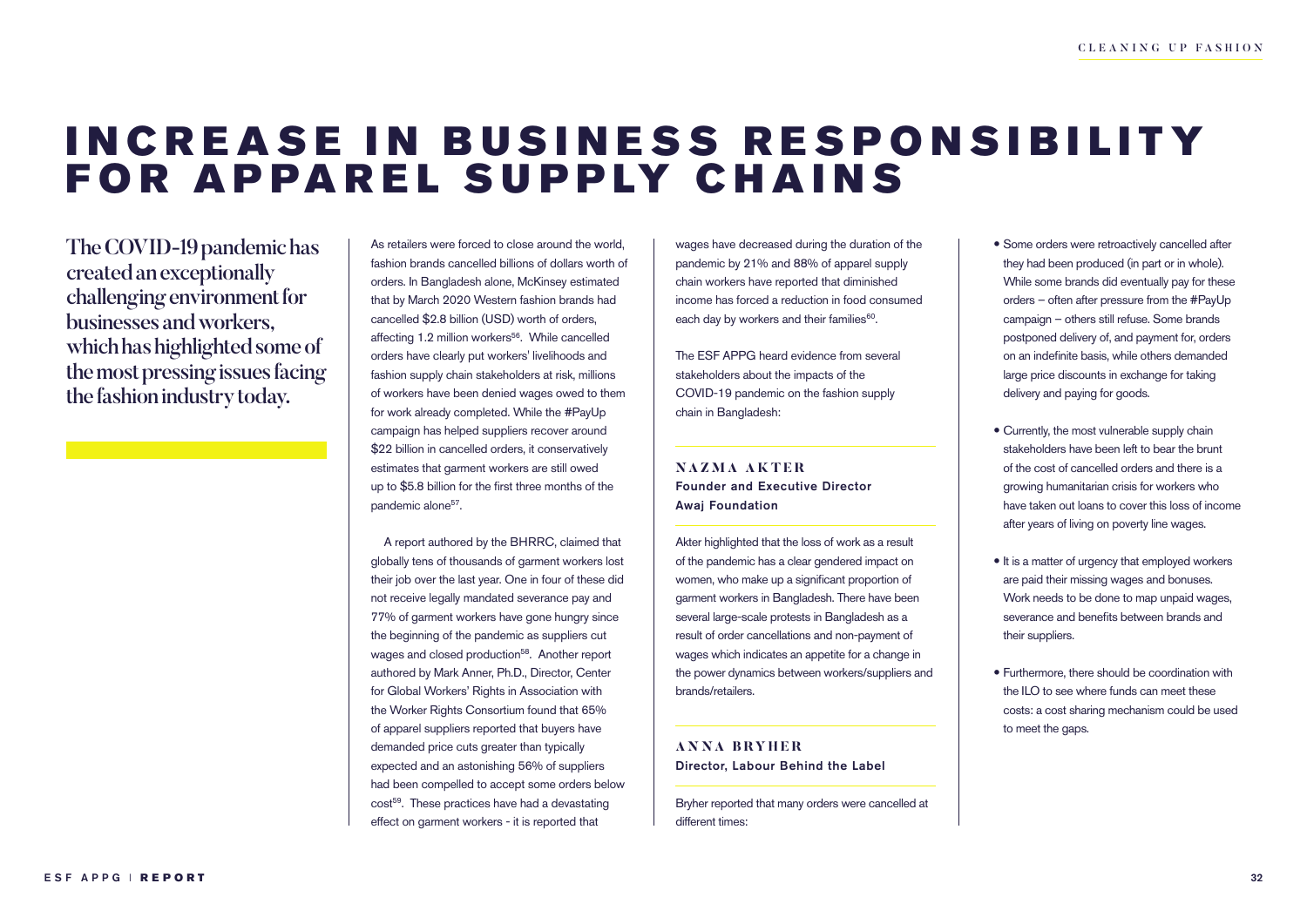#### **MOSTAFIZ UDDIN** CEO, Denim Expert Ltd,

Uddin has experienced the pandemic's impact on Bangladeshi garment supply chains first-hand.

- Uddin paid his staff 100% of their wages through the pandemic putting himself heavily in debt. Suppliers like Mostafiz cannot pay off these loans until brands and retailers pay for their orders.
- This situation is exasperated by the global fashion industry's system of debt and mutual trust: the majority of suppliers raise loans based on previous invoices to pay for materials, wages, factory costs and shipping upfront when a clothing order is placed by a brand or retailer. These suppliers can only raise an invoice once the goods are shipped and then often have to wait weeks for payment.
- The pandemic has exposed how fashion suppliers carry much of the risk in the current global garment production model.
- Uddin suggested that Global fashion brands need to be held accountable for the non-payment of wages in their supply chains and insurance must become widespread for garment

factories in order to pay workers in times of crisis. Women in garment factories must be empowered to join trade unions in order to recognise and understand their rights. Additionally, a real living wage must be implemented alongside commitment from brands to pay wages better and ensure more fair employment contracts.

While this evidence centres on Bangladeshi garment workers, the majority of fashion supply chain stakeholders reside in countries with weaker social welfare and job security than the UK. By transferring financial risks onto their suppliers, brands support a fashion supply chain which is more susceptible to exploitation while the threat of mass unemployment makes workers vulnerable to abuse<sup>61</sup>. Indeed the global story of garment workers is often one of malpractice, exploitation, and systemic inequality.

During the COVID-19 pandemic, while garment workers went hungry, fashion brands continued to profit - the sixteen brands that constituted the BHRRC's report made \$10bn dollars in profits during the second half of 2020 alone<sup>62</sup>. The BHRRC went on to conclude that:

*"The business model of fashion brands and the structure of global garment supply chains do not inadvertently result in exploitative wage practices, but deliberately create, sustain and rely upon them."* <sup>63</sup>

Evidently, while the fashion industry's response to the COVID-19 pandemic has certainly catalysed and augmented serious supply chain issues - they were pervasive prior to the global crisis. During evidence sessions, the ESF APPG heard examples of endemic apparel supply chain issues:

#### **MEG LEWIS** Campaigns Director Labour Behind the Label

Lewis stated that part of the problem is poor purchasing practises which encourages a system of subcontracting to unaudited and unregulated suppliers. Supply chain transparency is the fundamental fight against labour exploitation.

**NAZMA AKTER** Founder and Executive Director Awaj Foundation

Akter added that the way current supplier to buyer relationships are structured creates a power imbalance which places the risk almost entirely on the suppliers. This makes workers particularly vulnerable to changes within the supplier-buyer dynamic. In Bangladesh, the lack of social protection, unemployment systems and insurance leaves garment workers particularly vulnerable to exploitation.

#### **LOUISE ELDRIDGE**

Policy and Communications Officer at CORE (Corporate Justice Coalition)

Given that brands/retailers place orders months ahead, and do not pay suppliers until the shipments are delivered, there is no social security and workers have little resilience.

In addition we heard repeated evidence of the consequences of delayed payment, including trafficking, forced marriage, in some cases suicide, and abuse towards those at the bottom end of the supply chain.

The Worker Rights Consortium believes that a Severance Guarantee Fund, enforced through contracts between brands and worker representatives "is the only viable means to end the severance theft that has plagued garment workers" and calculated it would cost brands less than \$0.1 on a t-shirt in order to provide the economic stability garment workers need to survive the current crisis and to strengthen unemployment protection in the future<sup>64</sup>.

Additionally, brands which choose to source from cheaper labour economies should commit to paying a living wage through movements such as the Wage Forward Living Wage campaign<sup>65</sup>. By signing up to initiatives such as these, businesses can formalise their commitment to a just supply chain and ensure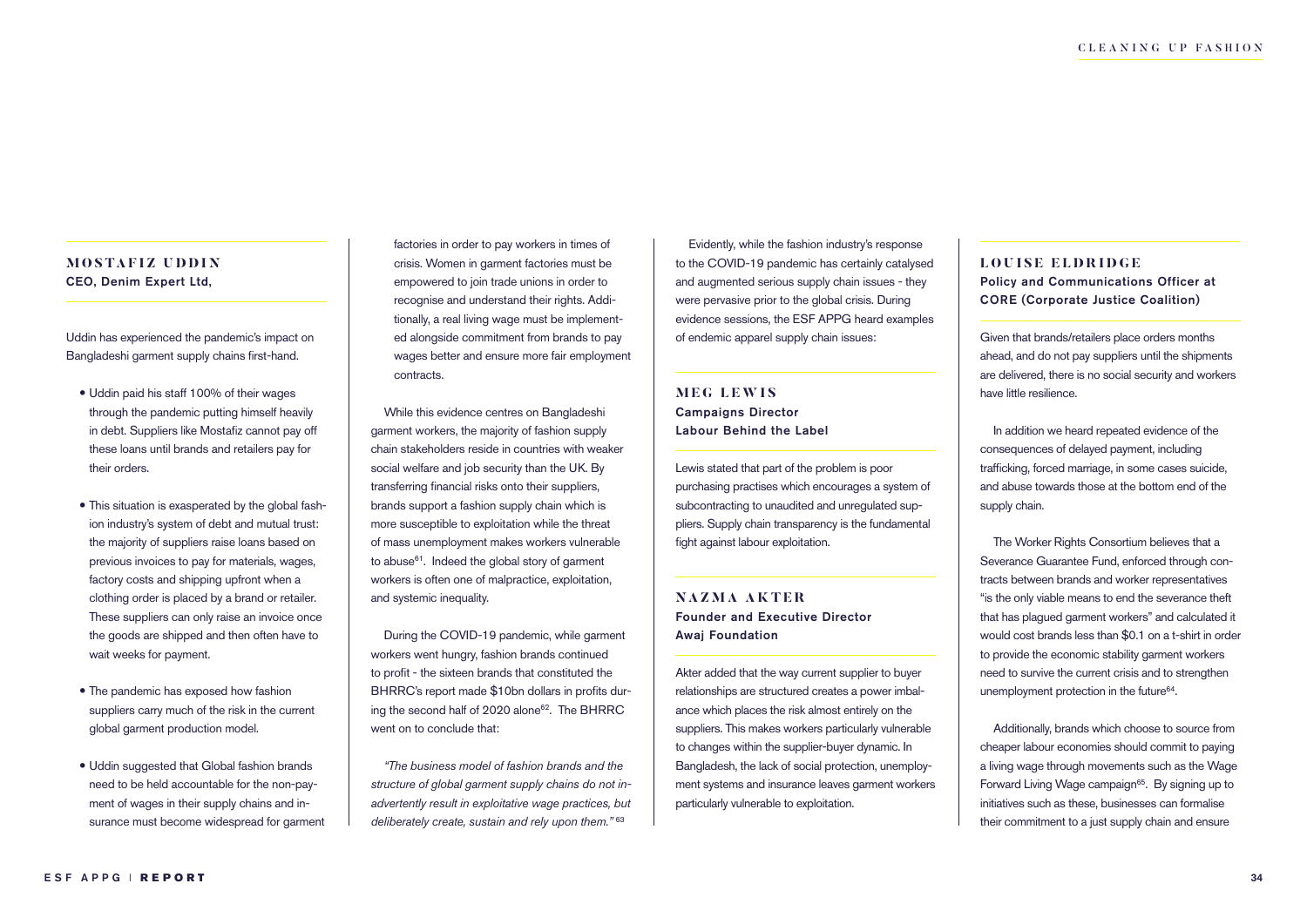that they are not exploiting some of the most vulnerable groups of the international labour force. Whilst binding legislation is preferable to voluntary initiatives, which have been proven to be ineffective, until legislation is implemented brands should work to ensure that those within their supply chains are paid a living wage and that they increase their transparency on issues of payment. Furthermore, conducting a greater level of due-diligence, and increasing transparency around a firm's operations, will increase accountability and should engender a move towards more sustainable and fairer payment practices.

The state of economic precarity that abusive purchasing practices, work insecurity, a focus on individual corporate social responsibility (CSR), rather than union representation for its workforce, combined with a runaway train, ever speeding 'fast fashion' economic model, creates a broken system, where those who make our clothes are all too often exploited, undervalued and poorly paid. Should garment workers be offered a living wage, and brands take greater responsibility for those who rely on them for basic workers' rights, the impacts of the pandemic would have been far less severe<sup>66</sup>.

This issue is not purely a recent development, the pandemic has exposed and exacerbated the inequalities and malpractice that are deeply entrenched in the global operations of the fashion industry. Whilst many brands are taking welcome steps to improve their impact on workers and the

environment within their supply chains, concurrent crises in Leicester, Xinjiang, Bangladesh and Myanmar amongst others, evidence how far the industry has left to go and highlight the need for brands to take responsibility for their entire supply chain.

There is much scope for brands to take responsibility for their supply chains. But almost a decade since 2013's Rana Plaza disaster which killed 1,134 garment workers in Bangladesh, working in unsafe conditions for a plethora of household name fashion brands, they can no longer hide behind the idea that their supply chains are too complex for them to navigate. The pandemic has highlighted and exacerbated the trend within the industry to continue making vast profits, whilst not paying workers promptly or fairly, or even if at all, in too many cases. There are several key areas that brands must commit to as part of paying a living wage to workers:

**1.** Overhaul their purchasing<br>practices to ensure that they<br>are not squeezing suppliers to<br>the point that they are creating fertile Overhaul their purchasing practices to ensure that they  $\Box$  are not squeezing suppliers to conditions for worker exploitation, worker abuse and financial instability. A simple way to achieve this would be to ring fence labour costs in purchasing orders, so as to ensure that workers are paid a living wage<sup>®</sup>.

Protect and advocate for freedom<br>of association and collective<br>which can protect the rights of workers in Protect and advocate for freedom of association and collective bargaining, formalising institutions the future.

**3.** Comprehensive due diligen<br>undertaken by brands, to en<br>are met, protected and entrenched Comprehensive due diligence undertaken by brands, to ensure **that all fundamental human rights** throughout their supply chains.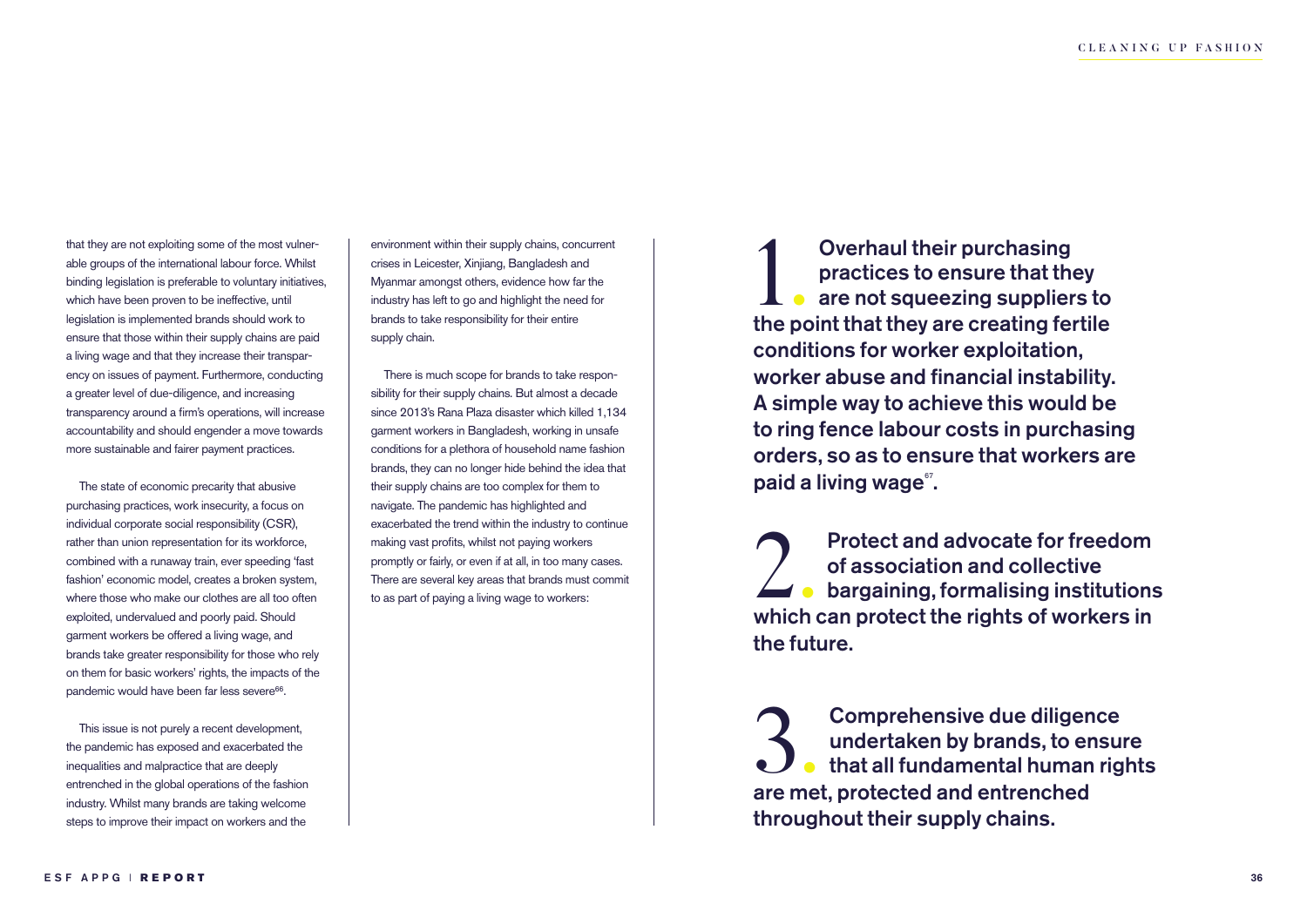### SUPPORTING UK MANUFACTURING AND SKILLS DEVELOPMENT

The ESF APPG heard evidence to support the notion that UK manufacturing could help to foster supply chain transparency. The UK is a world leader in fashion technology, and increasingly, practicable and affordable software and technology is becoming available which can help firms improve their supply chain transparency, sustainability, profitability and efficiency.

During one of the evidence sessions, we gathered evidence on how fashion technology can facilitate the transition to a sustainable Uk fashion manufacturing sector.

#### **JEN N Y HOLLOWAY** CEO of Fashion Enter

Holloway spoke about how to support ethical practices in garment supply chains and how this can promote UK manufacturing. Holloway was keen to stress that garments can be both made at affordable prices and ethically. At Fashion Enter they can make clothing both ethically and affordably using a system called Galaxius<sup>68</sup>. This enables business managers to accurately manage costs and offers live progress reporting and information on exactly who has worked on any particular garment. Holloway stated that within two months of implementing the Galaxius system, her factory moved from loss-making to generating a consistent surplus, with average rates of pay being £12 per hour whilst the highest earner is on £17 per hour.

#### **ABBIE MORRIS** CEO of Compare Ethics

Morris gave evidence of the Compare Ethics technology, developed in collaboration with Imperial College London, which enhances accountability by

going beyond current reporting requirements. Morris suggested that the government should increase incentives for verified data sharing and examples of best practise, for example tax breaks for companies which commit to paying a living wage. Additionally, the Government can best support technology such as Compare Ethics by committing to an extension of the recently announced Competition and Markets Authority (CMA) investigation into 'misleading environmental claims'69.

One area in which businesses can immediately work to improve is the transparency of their supply chain. Although supply chain cognizance and transparency are not, in and of themselves, sufficient to ensure good practise, they allow consumers, CSOs and government institutions to hold firms accountable for breaches of the law and indeed highlight supply chain issues that may be unknown to brands. During one of the ESF APPG evidence sessions, Dr Mark Sumner, University of Leeds, highlighted the importance of a 'level playing field' and how a lack of transparency from firms and enforcement of current standards, creates a situation where firms can gain a competitive advantage from immoral business practices. Dr. Sumner did not believe that consumers are, at present, the right target for those wishing to raise awareness about business responsibility, warning of the danger of overloading consumers with information about ethics which has little effect on their actions. Instead, he believes that it

#### is better to inform institutional investors.

Education and skills development are key to securing livelihoods. Since the Ebacc was implemented in 2010, there has been a -38% decrease in GCSE arts numbers between 2010 - 2019. This sharp fall, combined with recent news of a proposal by the DfE to cut funding by 50%70 to art and design courses at higher education institutions in England, is at odds with a jobs market, where pre-pandemic the UK fashion industry employed almost 1 million workers, 171,0071 of those in design and designer fashion in 2019. The fashion sector offers the potential for a range of employment opportunities in the post-covid recovery period if, and when, education and skills development is tuned in to suit learner needs and business strategy. From MSE fashion design entrepreneurs with multi-dimensional roles, to specialist jobs in manufacturing, cleaning, repair and resale, there is a requirement for re-skilling, training and mentoring across age groups and skills levels. The testing and introduction of the lifelong loan system<sup>72</sup>, providing access to loans for technical training, is of particular relevance to the fashion sector, along with a need to expand in-work training.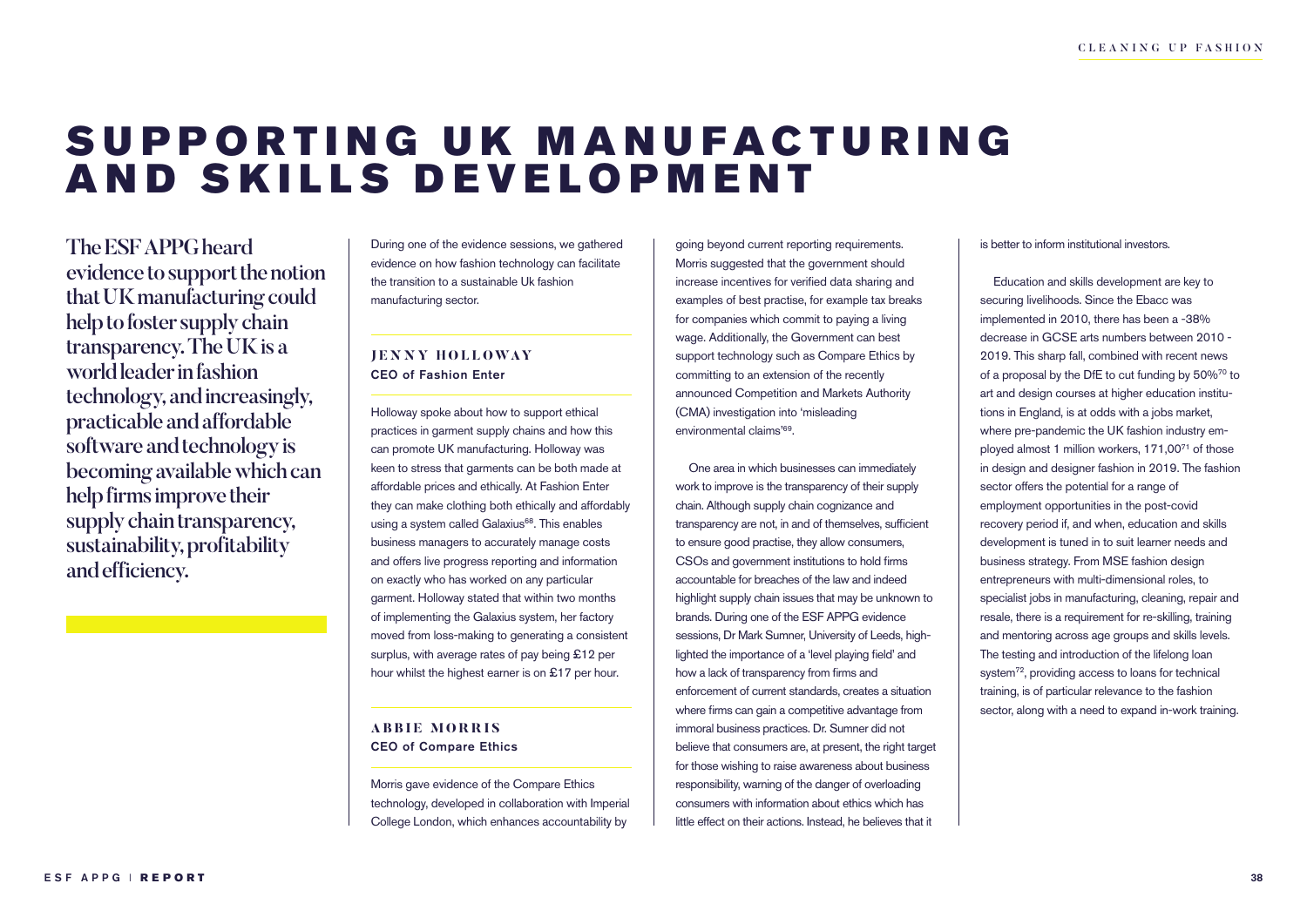### ONSHORING AND THE LEVELLING UP AGENDA

The government's 'levelling up agenda', a key point of reference during the Queen's speech, aims to "level up opportunities across all parts of the United Kingdom, supporting jobs, businesses and economic growth and addressing the impact of the pandemic on public services." <sup>73</sup>

> Through onshoring a decarbonised fashion industry, connecting an on-demand supply chain involves skills not previously recognised in the fashion sector. The need to ensure investment and productivity are levelled out across the whole of the UK provides an opportunity for the government to value fashion's potential contribution to providing skilled and valuable jobs and income. The opportunity for transparency that national supply chain options could bring is an additional benefit to nurturing the re-introduction of garment manufacturing skills in the UK, the ESF APPG hear from Mick Cheema, General Manager at UK garment manufacturer Basic Premier that:

- Onshoring is generally beneficial to UK businesses because it helps to make their supply chains more transparent.
- However there is concern that the recent impacts of the pandemic and stories emerging from Leicester have damaged the onshoring agenda.
- UK garment manufacturing has a need for more skilled labour and education support to disseminate the rights of workers.
- There is a need for stricter enforcement of labour standards and transparency requirements, while rewarding good practise could support the increase of onshoring and UK-based e-commerce.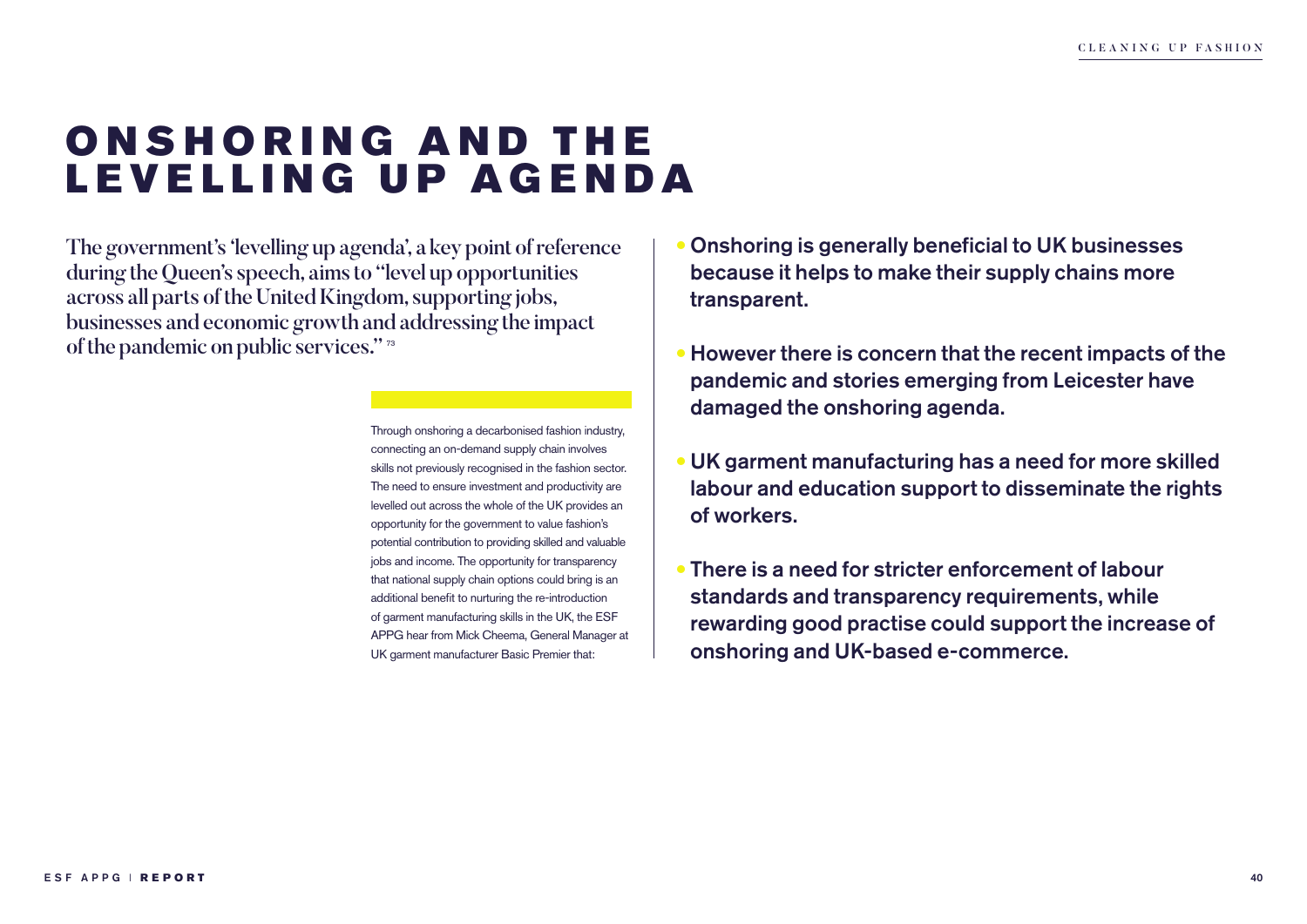With Kate Hills, CEO, Make it British, highlighting that:

- **90% of the UK garment and textiles manufacturing industry has been lost in the last 30 years and the Government needs to invest more into UK manufacturing in order to encourage onshoring.**
- **Make it British has seen an 83% increase in interest in onshoring manufacturing, with many citing 'transparency' as a key driver in this decision.**

Jenny Holloway, CEO at Fashion Enter, has led the campaign to have garment workers added to the Shortage Occupation List (SOL) for visas for the past 3 years. Garment workers, in the majority, do not earn £25,600 (the amount required to apply for a 'skilled worker' UK visa<sup>74</sup>) although at Fashion Enter, they can earn £17 an hour. After the Brexit referendum, she and many other UK factory owners saw a 25% fall in their EU workers remaining in the UK, some of whom left immediately. Meanwhile, Kate Hills at Make It British highlighted that in the last 15 months she has seen an 83% increase in requests from larger and smaller brands to onshore their production back to the UK.

Considering the Leicester scandal, with the allegations of worker exploitation in fast fashion factories across the city, it is concerning that the Migration Advisory Committee (MAC), when asked by Fashion Roundtable, as the secretariat for the ESF APPG, whether they had done an impact assessment to see if not adding garment workers to the SOL would prevent rises in modern slavery in UK garment production, replied they had not. In light of this, the ESF APPG recommends that garment workers be added to the SOL, at least until such time as the design and craft T Levels are rolled out in September 2023 and graduate into the workforce. Despite the ambition of the UK government to build back better, the T Levels to support garment worker training, which would otherwise cost an estimated £40,000 per worker by a factory owner according to Patrick Grant, Director of Bespoke Tailors<sup>75</sup>, have not been pushed forwards to support a growth in onshoring post pandemic and Brexit.

Given the lack of raw materials produced in the UK, combined with the current lack of manufacturing of certain key components, such as zips and buttons, in the volume required to meet all of the UK's fashion manufacturing needs, it is highly unlikely that any drive towards onshoring would impact vastly on production in more economically vulnerable nations. Many workers in the Global South rely on the business of fashion brands in the UK and pulling production out completely would exacerbate their existing poor conditions.

Whilst the negative impacts of the fashion production system are predominantly experienced by workers and businesses in global supply chains - there is recent evidence of how easily garment worker exploitation, abuse, and even modern slavery can occur within the UK. In June 2020, Labour Behind the Label found evidence that garment workers in Leicester factories were forced to work during the UK's national lockdown, under conditions that were not safe and to work even if ill and showing symptoms of the virus for as little as £3.50 per hour, well below the UK minimum wage<sup>76</sup>. The UK also suffers from a disproportionate impact of the crisis falling upon women - and ranked amongst the European countries with the largest differences in wage bill loss between men and women<sup>77</sup>.

The UK fashion industry has huge recognition as a truly global leader: from Charles Worth, the "father of haute couture", who hailed from Lincolnshire, to our iconic heritage brands, such as Hunter, Barbour and Johnstons of Elgin and Savile Row tailoring, such as Norton and Sons, Gieves and Hawkes and Andersen and Sheppard. A Made in the UK label offers prestige and reputation to a range of celebrated heritage, as well as newly launched fashion brands. The growth of homegrown sustainable fashion companies, such as Huit, a sustainable denim brand based in Wales, or designers Bethany Williams and Richard Malone, who both manufacture in the UK and show their award-winning collections at London Fashion Week, is a progressive next step for domicile talent displaying leadership in embedding sustainability into their business structure. These exciting

new generation talents showcase clothes where an ethos of resourcefulness and social justice are core to their values.

Whether a fashion brand is looking to onshore for sampling, for shorter lead time for deliveries, travel-time for their sourcing teams, or through a commitment to support local jobs and communities, this ambition should be core to the UK government's plans for levelling up and "build back better" agendas. Support for good jobs and developing the skills required in a decarbonised economy post-covid are essential.

The British Film Institute<sup>78</sup>, backed by DCMS and the National Lottery, offers funding to support film and TV production partly or wholly made in the UK. In tandem, UK Tax FIlm Relief<sup>79</sup> is available for all British qualifying films of any budget level; the film production company can claim a payable cash rebate of up to 25% of UK qualifying expenditure. This is capped at 80% of core expenditure with no budget limit. This support has stabilised UK film making and incentivises international productions to work here. The ESF APPG calls for similar funding incentives to support UK fashion production and manufacturing which demonstrates transparency and accountability, providing localised jobs and supporting domicile talent into sustainable and fulfilling work.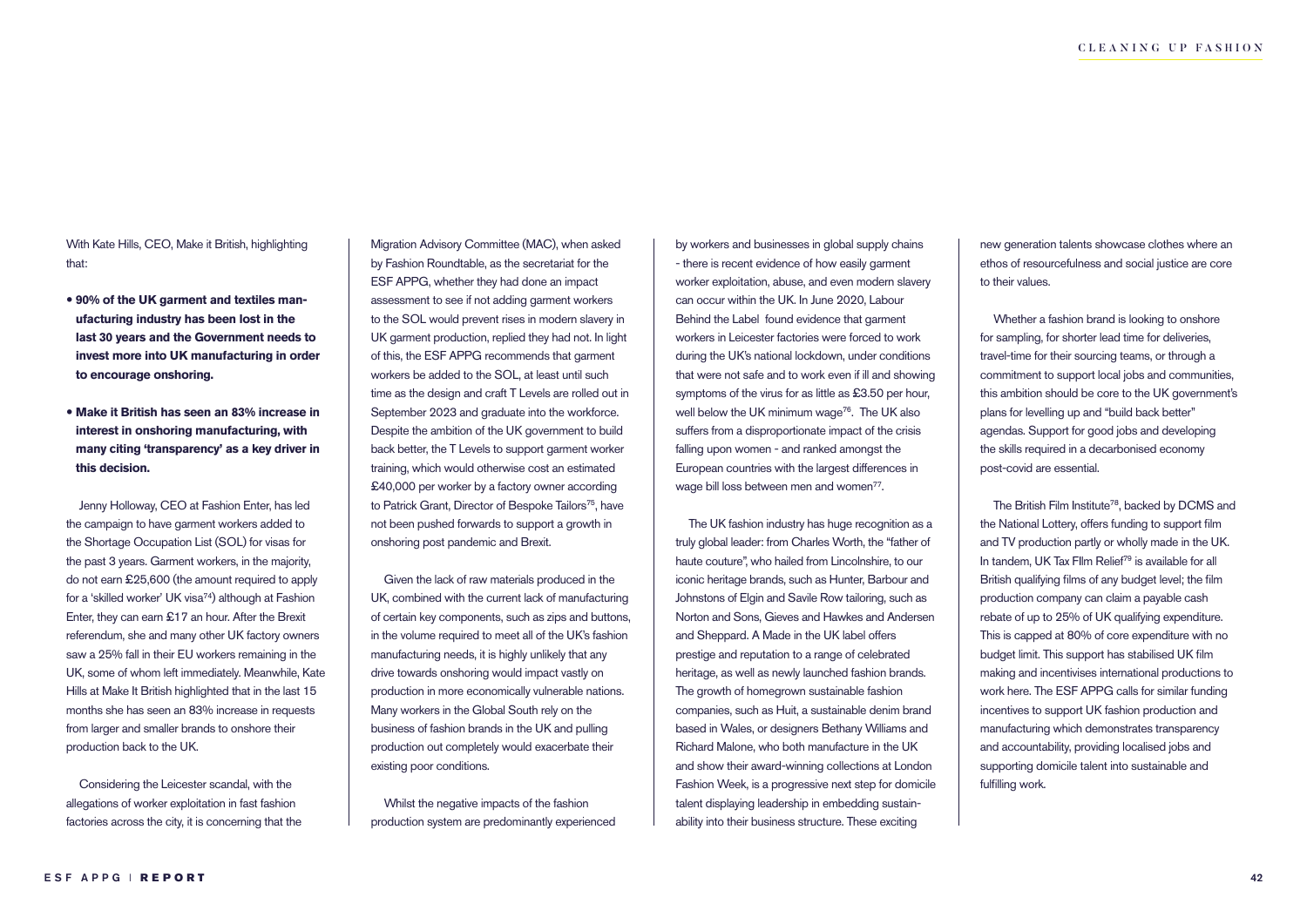### **MEASURES OF SUCCESS FOR A JUST** TRANSITION AND WELLBEING ECONOMY

The evidence sessions have worked to highlight a need for a new model for fashion business that recognises prosperity in social, economic, and environmental terms.

However, there are no metrics that recognise this broader measure of prosperity across the sector and beyond it. But the just transition, as defined by the ILO, encourages the introduction of measures of business success beyond solely economic indicators. The ILO states that:

*"a just transition for all towards an environmentally sustainable economy...needs to be well managed and contribute to the goals of decent work for all, social inclusion and the eradication of poverty".*<sup>80</sup>

As the APPG heard from Jessica Sparks, Nottingham University, "climate change and modern slavery are not linear relationships" - the just transition to a sustainable economy will require a joined-up approach that tackles environmental and social issues together, and understand social protections to be key to the race to net zero.

Companies investing in technologies and practices that enable sustainable production create value for the overall economy<sup>81</sup>. These benefits include, but are not limited to, creating new and green jobs, improved competitiveness, cleaner air, enhanced energy resources, better transportation and housing. These benefits translate into healthier and happier societies, as they amount to significant health gains, improved living conditions, and a decrease in poverty and inequality.

Moving towards a more sustainable economy

has been evidenced to provide greater economic potential than not doing so. A sustainable economy enables individuals to have a healthier, more fulfilling life: countries that do better in terms of Sustainable Development Goals (SDGs) are ranked higher in happiness and human well-being<sup>82</sup>. The UK Clean Growth Strategy estimated that the low-carbon sector of the economy will grow by 11% between 2015 and 2030, four times faster than the overall economy, and will amount to £60-170 billion in exports<sup>83</sup>. Addressing fashion and beauty industries at the Vogue Business Sustainability Forum, COP26 President Alok Sharma confirmed the need for businesses to adapt to a green economy:

*"We need business, we need investors driving companies, sectors, and the entire global economy towards its clean, green future."* <sup>84</sup>

The UK government has put in place numerous financial incentives for companies to move towards climate-positive businesses, such as investing £99 million in innovative technology regarding resource and waste management $85$ . To support this transition away from a purely economic focus there is a need for appropriate finance that includes business support. There is a need for more holistic measures of business success beyond economic indicators when assessing options for public sector support.

In order to recognise the benefits of a wellbeing economy<sup>86</sup>, there is a need to diversify support:

offering incentives that favour companies with a focus on reuse, repair, and extended responsibility, recognition of businesses who support their workers joining trade unions, as well as those who show how green jobs can be created, while also meeting high standards of working conditions (e.g. by providing Living Wage jobs and jobs in marginalised communities across the UK's four nations and for at risk groups of women).<sup>87</sup>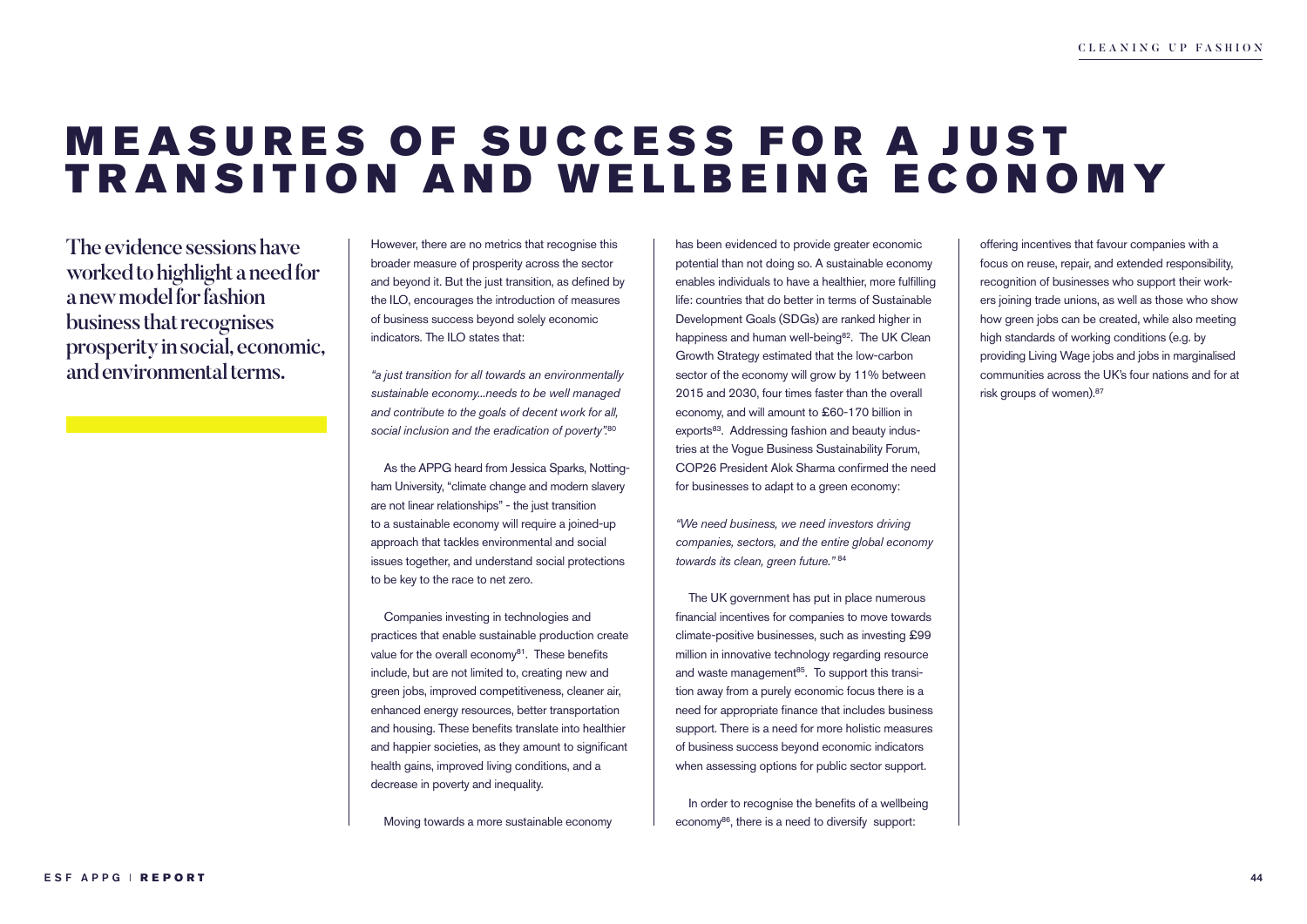Post-pandemic there is a real opportunity to rebuild with a cleaner and fairer fashion industry in Fig. 1.1 CONCLUSIONS ARE AND THE WITH A Cleaner and fairer fashion industry in line with the government's levelling up and "build back better" agendas. These ambitions are also in line with not just the UK government's, but the global recognition of the desire to increase the opportunities for green jobs in the transition to net zero. There is an exciting opportunity for the UK to be a world leader in aligning sustainability and ethical commitments.

> This report recommends that the UK government needs to streamline its civil service approach to working with the fashion industry, invest in environmental infrastructure and implement and introduce the EPR policy as well as expediting the changes to the MSA which are so clearly needed by the industry, as noted by our evidence givers. Further to this, if a focus on levelling up and just transition is going to be made, investment in skills building as well as nurturing and supporting business through this transition is necessary.

It was also evident that whilst governmental enforcement of legislation is key to improving the impacts of the industry and overdue in the case of the Uyghurs, businesses need to take responsibility for the workers in their global and national supply chains. Failure to pay already low-paid workers during the pandemic by some brands has revealed with greater focus than ever before the propensity of these businesses to profit at the expense of garment workers.

While it is unlikely that we will see UK manufacturing numbers ever return to those of the 1980s88, with 1 million in the fashion production workforce, there is no reason to imagine that without the right R&D investment and nationwide commitment, the government could not seize the consumer's increasing desire to buy more sustainably and brands' growing ambitions to source more locally. This is an opportunity for businesses to really thrive once again within the UK market and among our global partners and competitors.

These recommendations will require enforcement, increased resources and innovative policies, alongside a rigorous overhaul of fashion business models and operations. From the evidence the APPG received, combined with further research, the link between reaching global environmental goals and protecting workers rights can no longer be treated in isolation to one another. It requires a holistic review and overhaul and long-term solutions orientated sustainable strategy. If implemented, the recommendations within this paper would support those vitally imperative next steps.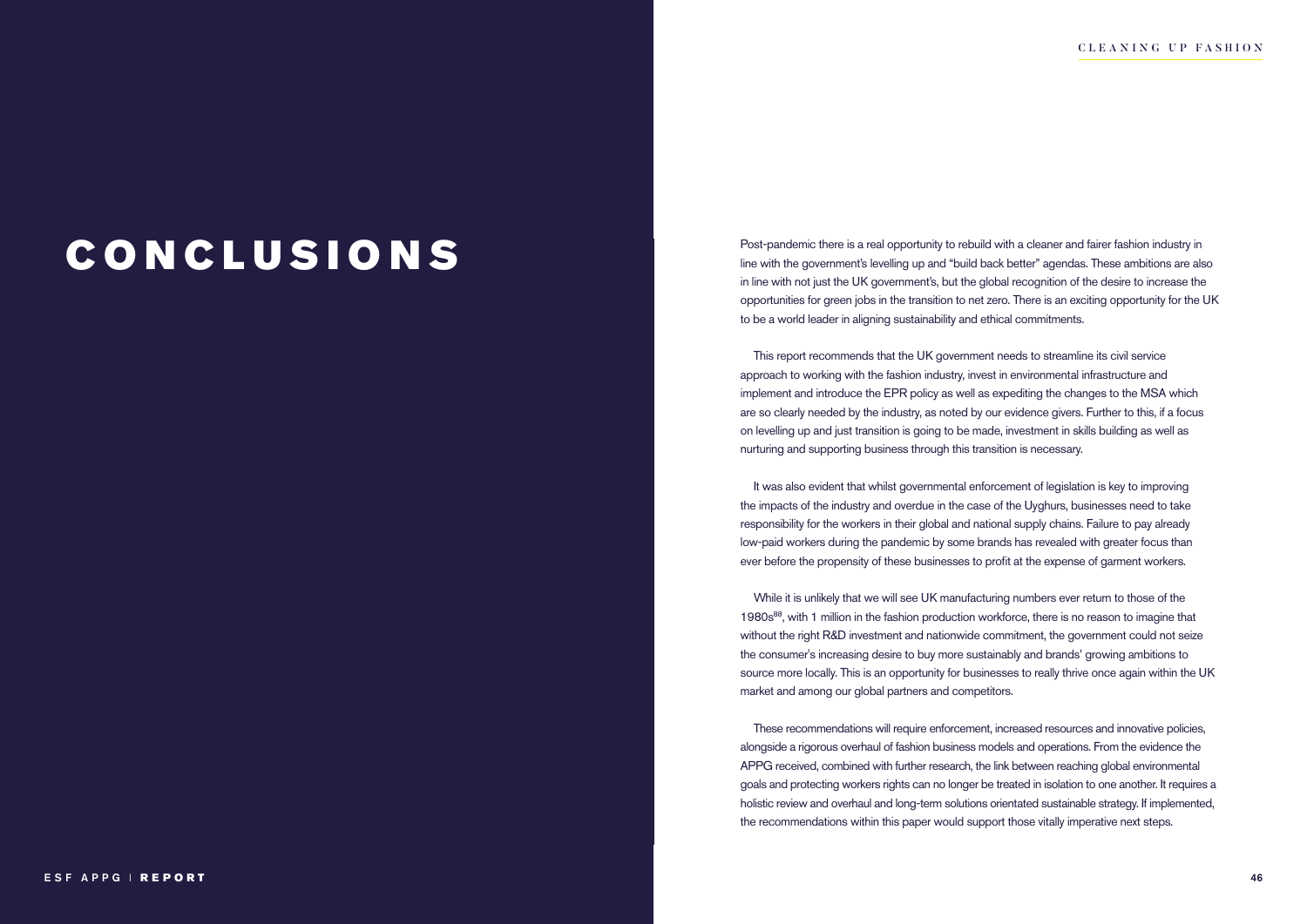# ACKNOWLEDGEMENTS

**Written by Fashion Roundtable, secretariat to the All-Party Parliamentary Group for Ethics and Sustainability in Fashion (ESF APPG), with written contributions from Professor Dilys Williams, Special Adviser to the ESF APPG and Head of the Centre for Sustainable Fashion and Laura Gibson, Head of Sustainability, Other Day.** 

The ESF APPG received over 110 submissions to this inquiry, ranging from industry leaders to consumers, through an industry survey and written evidence. It also heard oral evidence from: Basic Premier, Labour Behind the Label, Anti-Slavery International, University of Leeds, Demin Expert Ltd, Traidcraft, King's College London, University of Leicester, Corporate Justice Coalition (previously CORE), the UK Anti-Slavery Commissioner Dame Sara Thornton, First Mile, The Ethical Fashion

Initiative, University of Manchester, Dublin City University, Awaj Foundation, Human Trafficking Foundation, Centre for Social Justice, ASOS, TRAID, University of Nottingham's Rights Lab, HURR Collective, Birdsong, Fashion Enter, Compare Ethics, Make It British, Protection Approaches, Uyghur Human Rights Project, IndustriALL Global Union, Worker Rights Consortium, World Uyghur Congress as well as several academics and experts. This report makes specific and direct reference to

research carried out to investigate the aims, values and working practices of fashion micro and small (MSE) businesses embedding sustainability within their enterprises. We engage on a regular basis with governmental departments, including the Department for Business, Energy and Industrial Strategy (BEIS), the Department for Environment, Food and Rural Affairs (DEFRA) and the Home Office on sustainability, business opportunities and labour exploitation in the fashion industry.